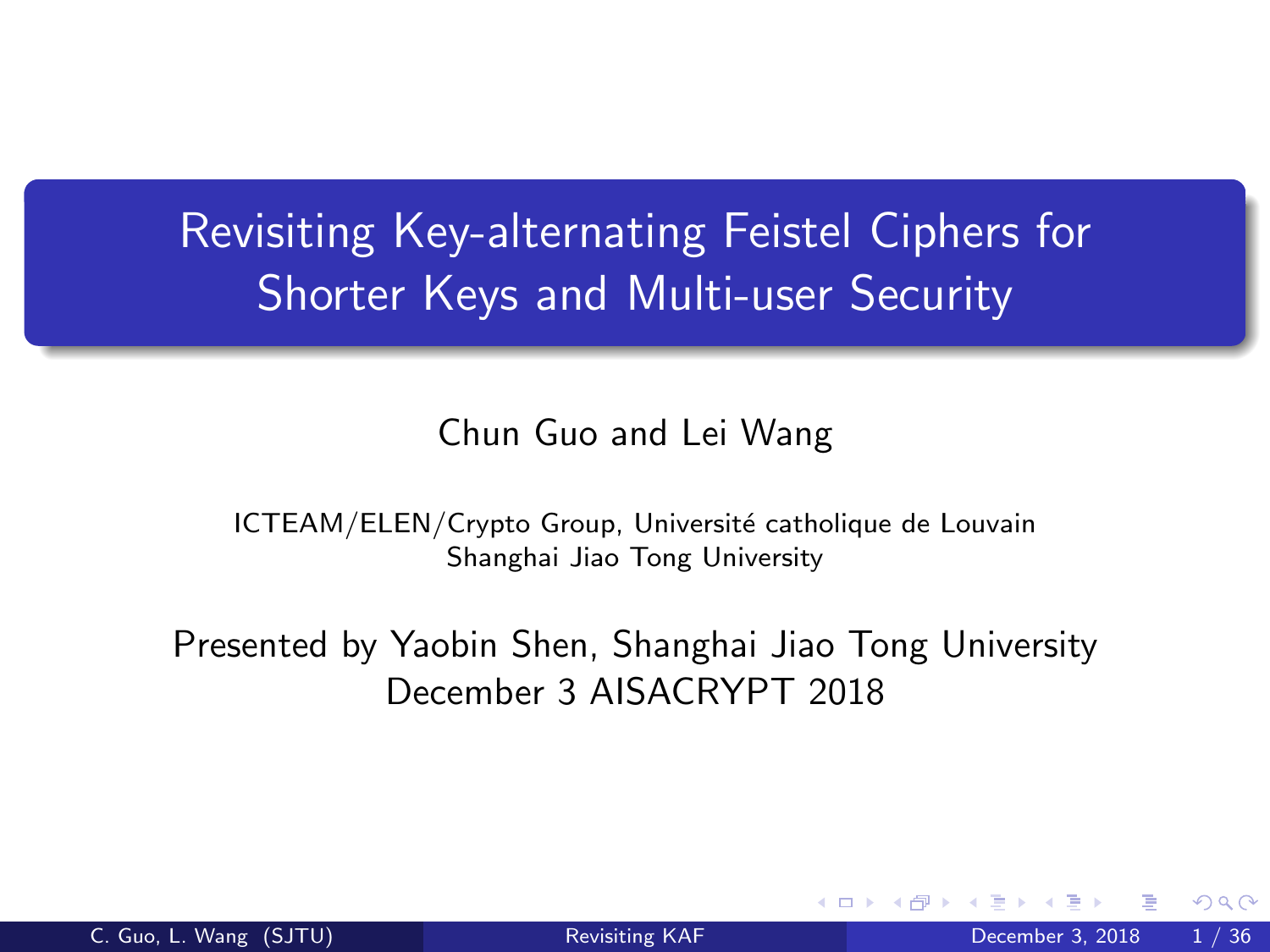



3 [Key Issues in Security Proofs](#page-28-0)



4 D F

→ 何 ▶

≃

э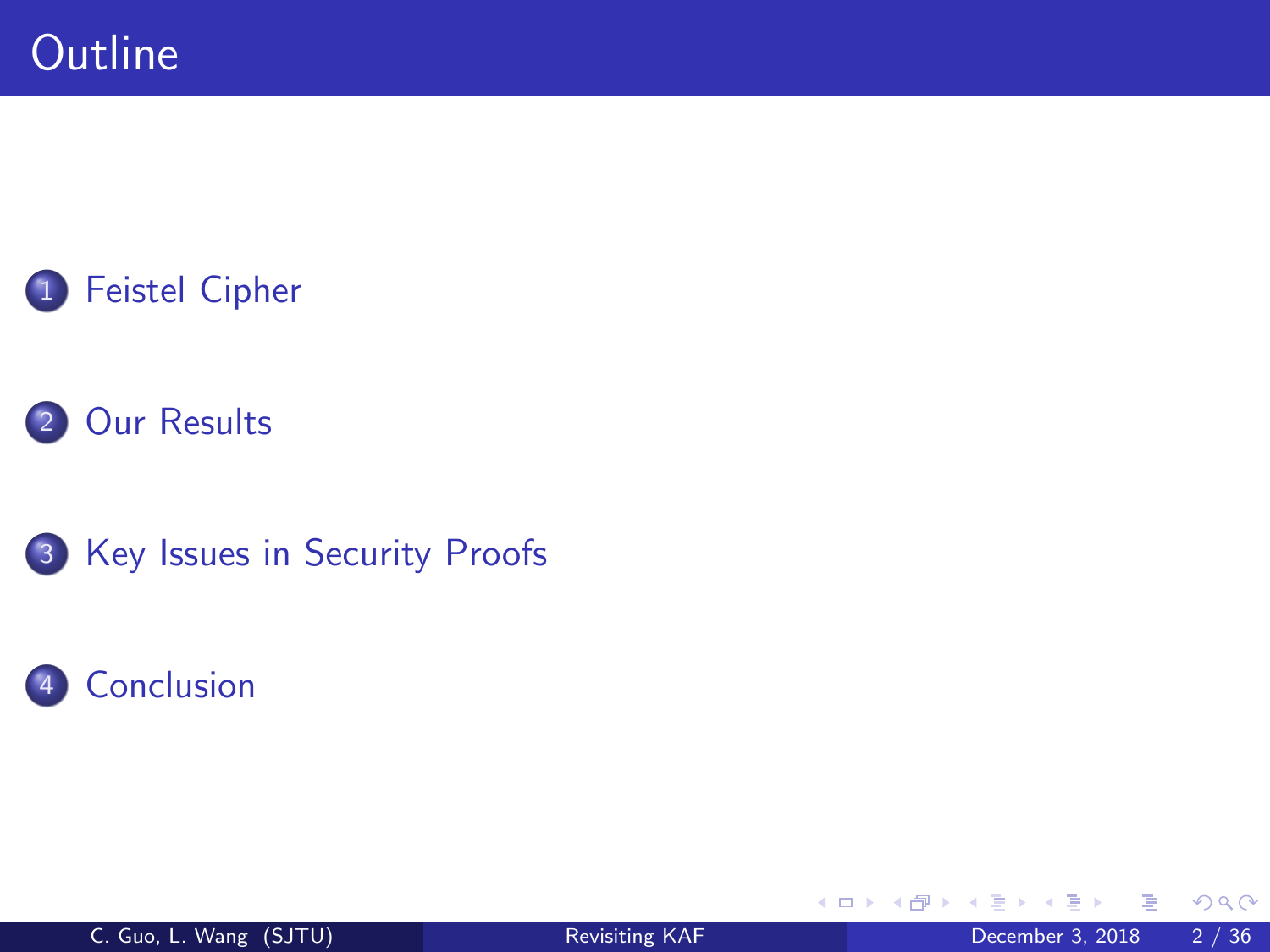# Block Ciphers

- Usually iterative designs
- Fall into two paradigms:



<span id="page-2-0"></span>4 0 8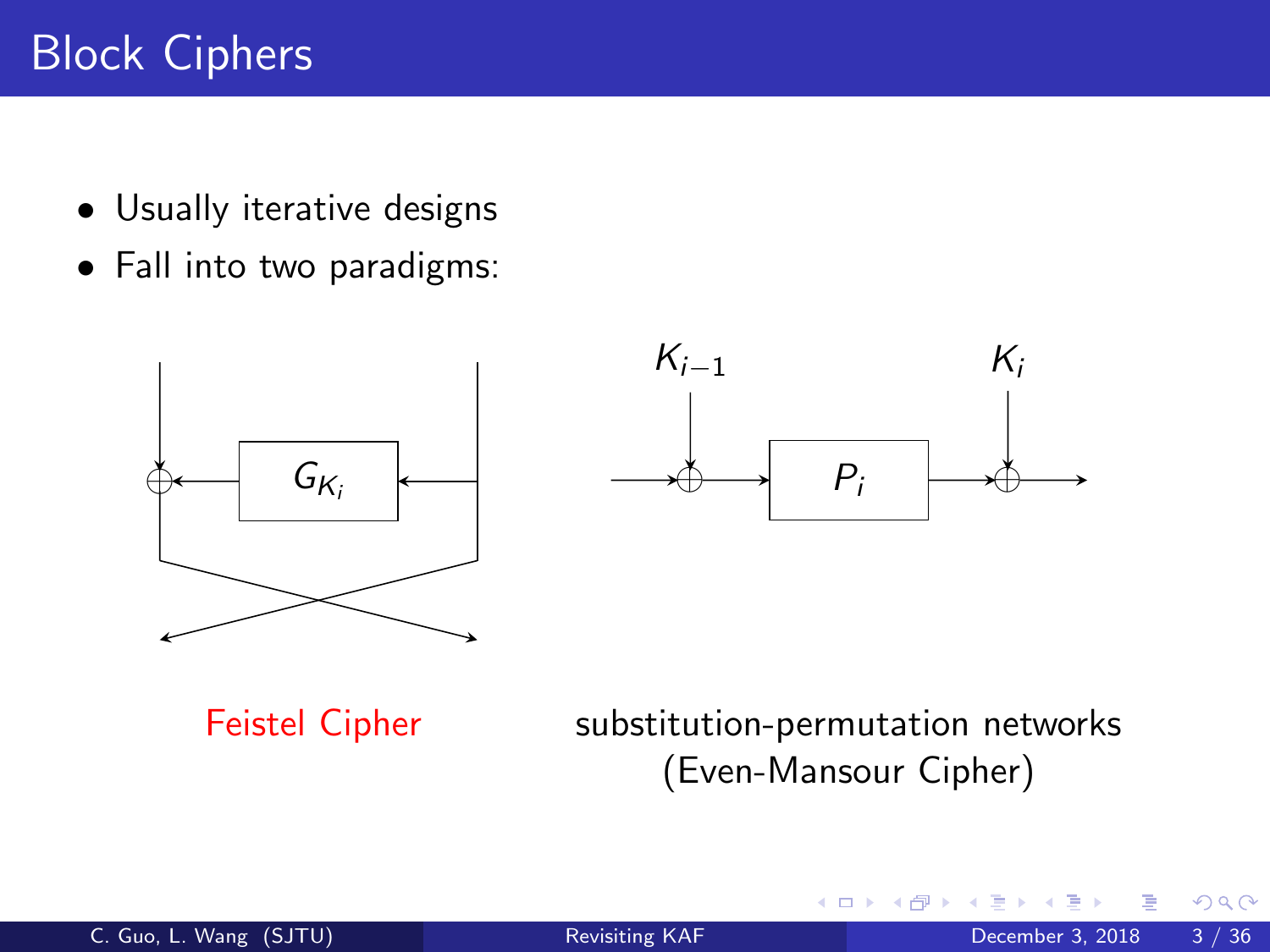## Feistel cipher v.s. Even-Mansour cipher

- Consider constructing a cipher with 2*n*-bit blocks.
- Feistel: underlying primitives have
	- smaller size, i.e., half block size; and
	- less construction properties, *i.e.* no need for invertibility

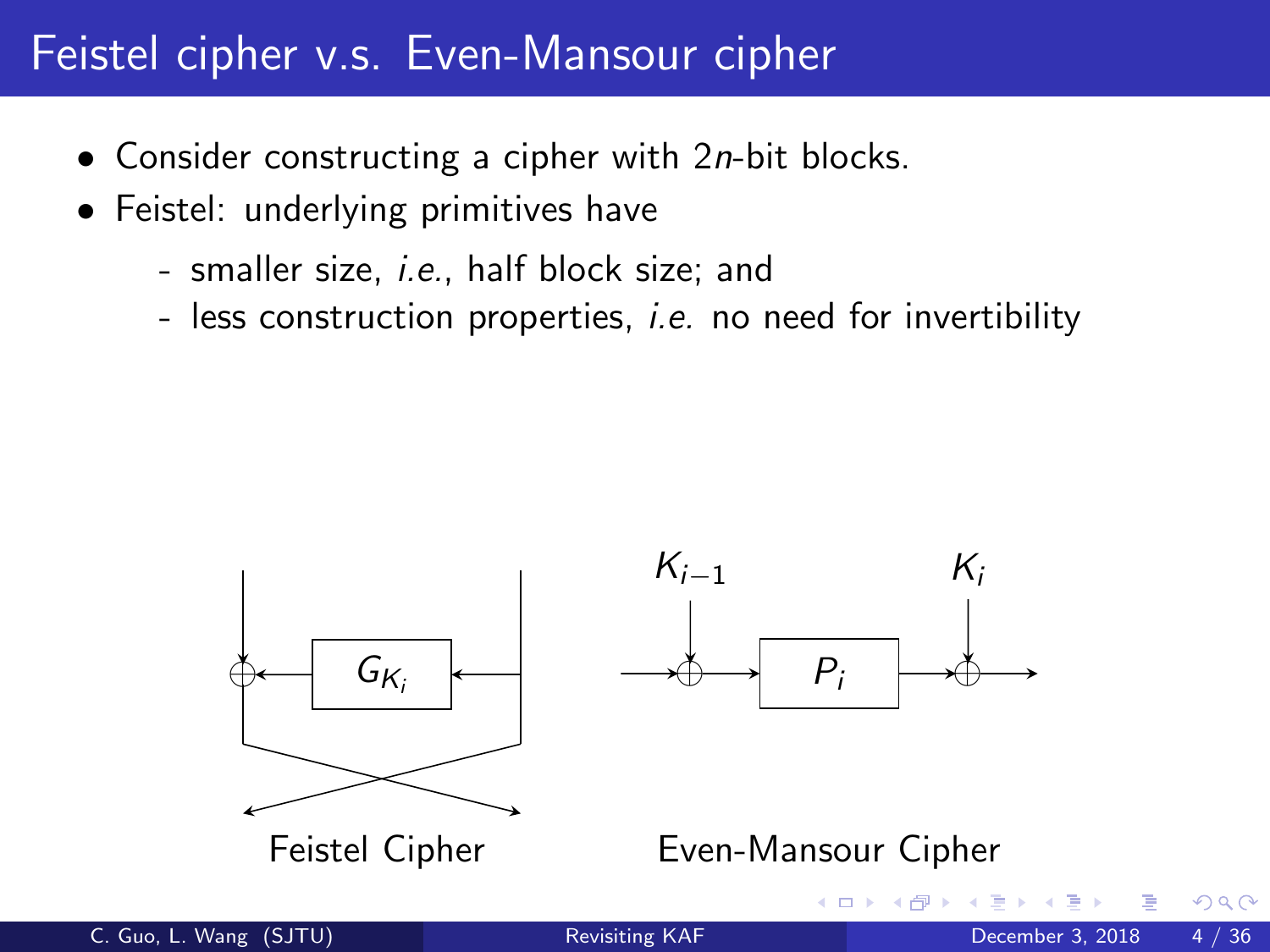## Feistel cipher v.s. Even-Mansour cipher

- Consider constructing a cipher with 2*n*-bit blocks.
- Feistel: underlying primitives have
	- smaller size, i.e., half block size; and
	- less construction properties, *i.e.* no need for invertibility
- Even-Mansour: larger primitives for higher provable (lower) bound.
	- $O(n)$  rounds for  $2^{2n}$  security.
	- In comparison, for Feistel security is at most  $2^n$ .

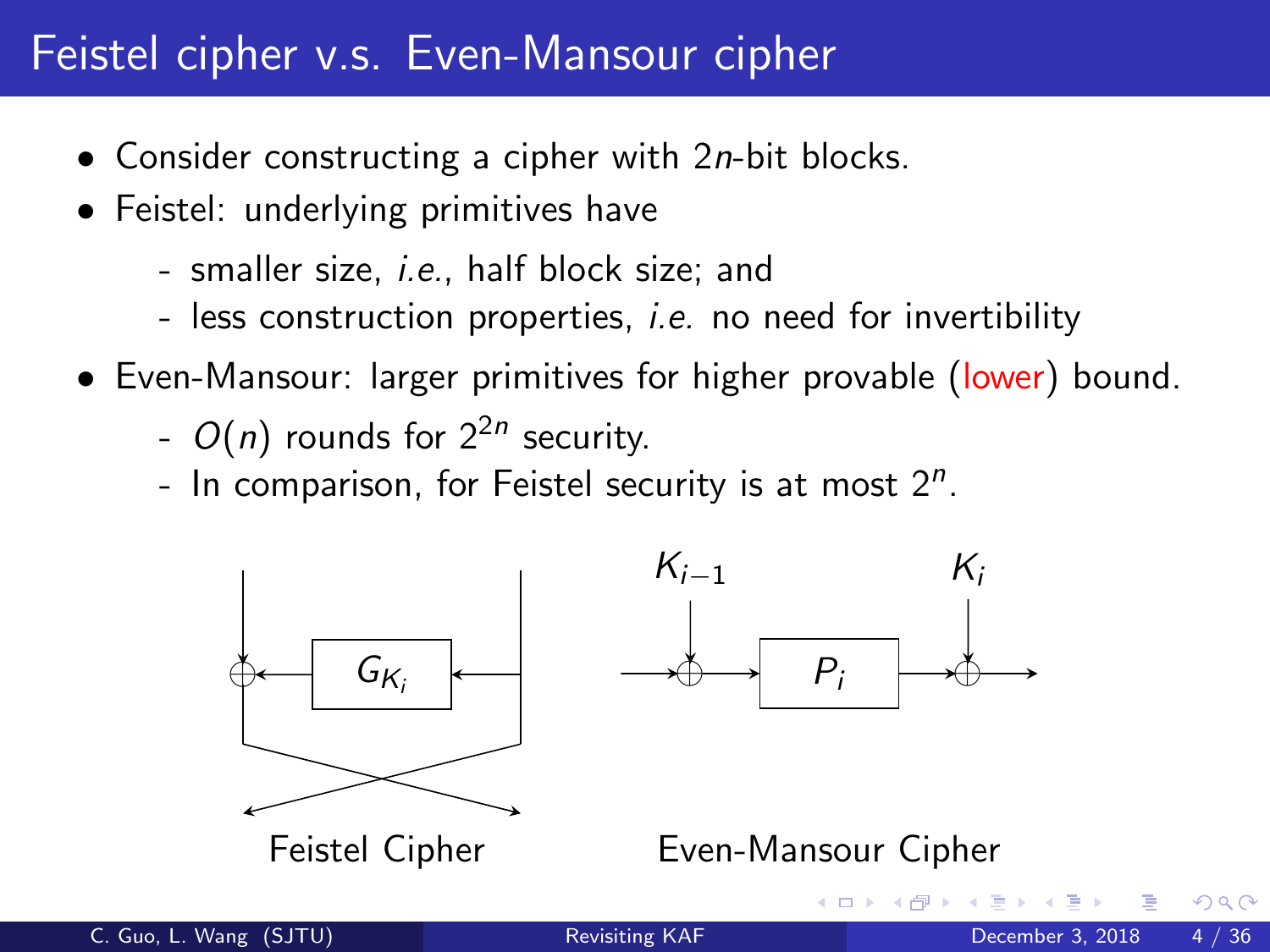## Luby-Rackoff Feistel Cipher

- Use a keyed PRF  $G_K$  for the round function:  $(L, R) \mapsto (L \oplus G_K (R), L)$
- Long-term research since [Luby and Rackoff, 1988], consists of
	- provable security lower bound;
	- cryptanalytic: generic attacks;
	- bridge abstract model and dedicated ciphers, e.g. practical key size, less round functions;



つひひ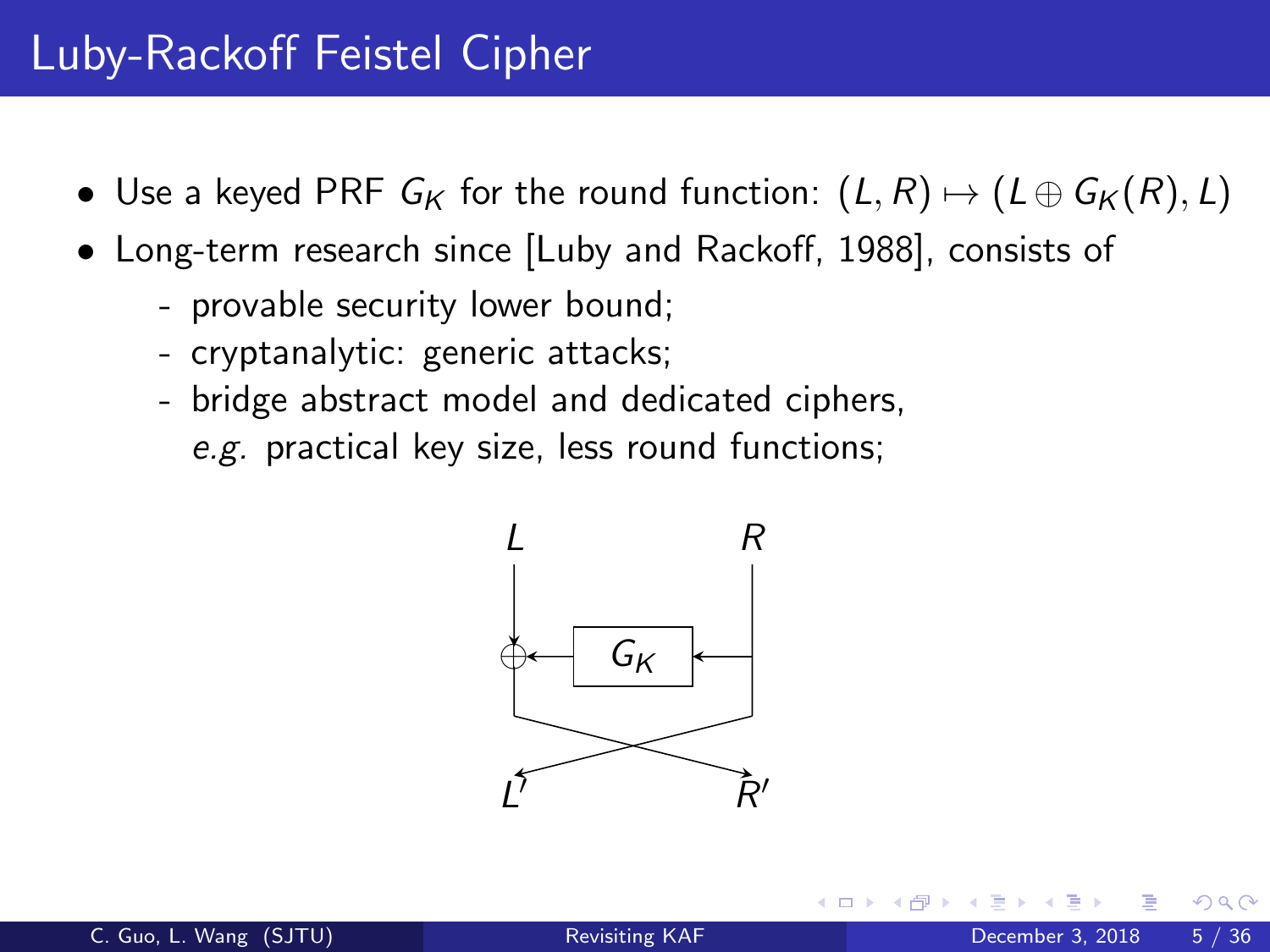### Gap between Generic Feistel and Dedicated Cipher

- (Recall) the general model: *independent* round-keys.
- In reality: round-keys are derived from a short main-key, thus correlated.
	- Using identical round-keys: 5 rounds [Pie91]
	- Using two independent round-keys: [NR99, PRG+99]
- Besides, how to design the keyed PRF  $G_K$ ?



つひひ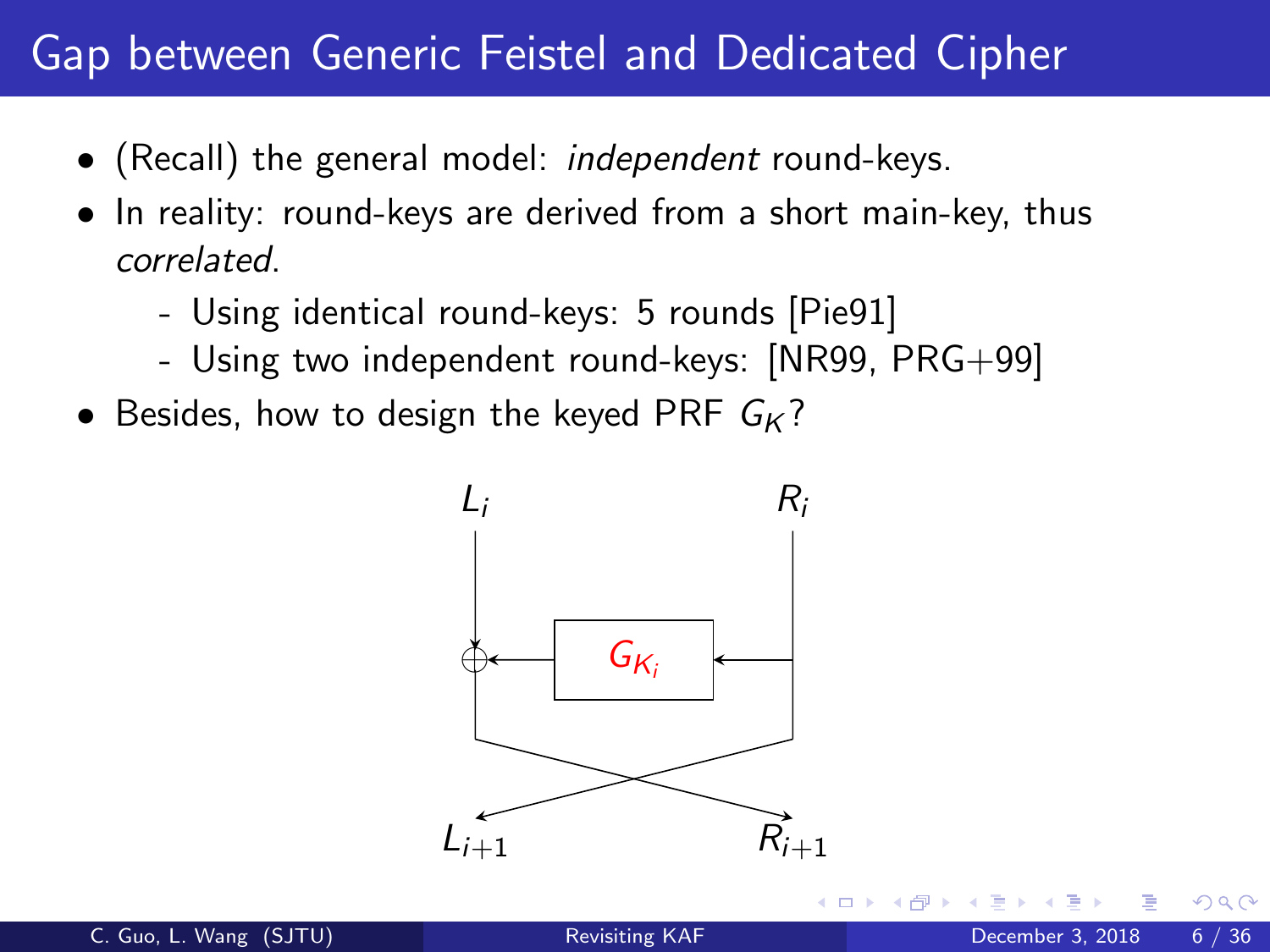# Keyed Functions from Keyless Functions

- Important and popular research direction: constructing the keyed function from public keyless random functions  $F_i$
- This turns Luby-Rackoff into key-alternating Feistel [Lampe and Seurin, FSE 2014]



#### Luby-Rackoff Feistel =⇒ Key-Alternating Feistel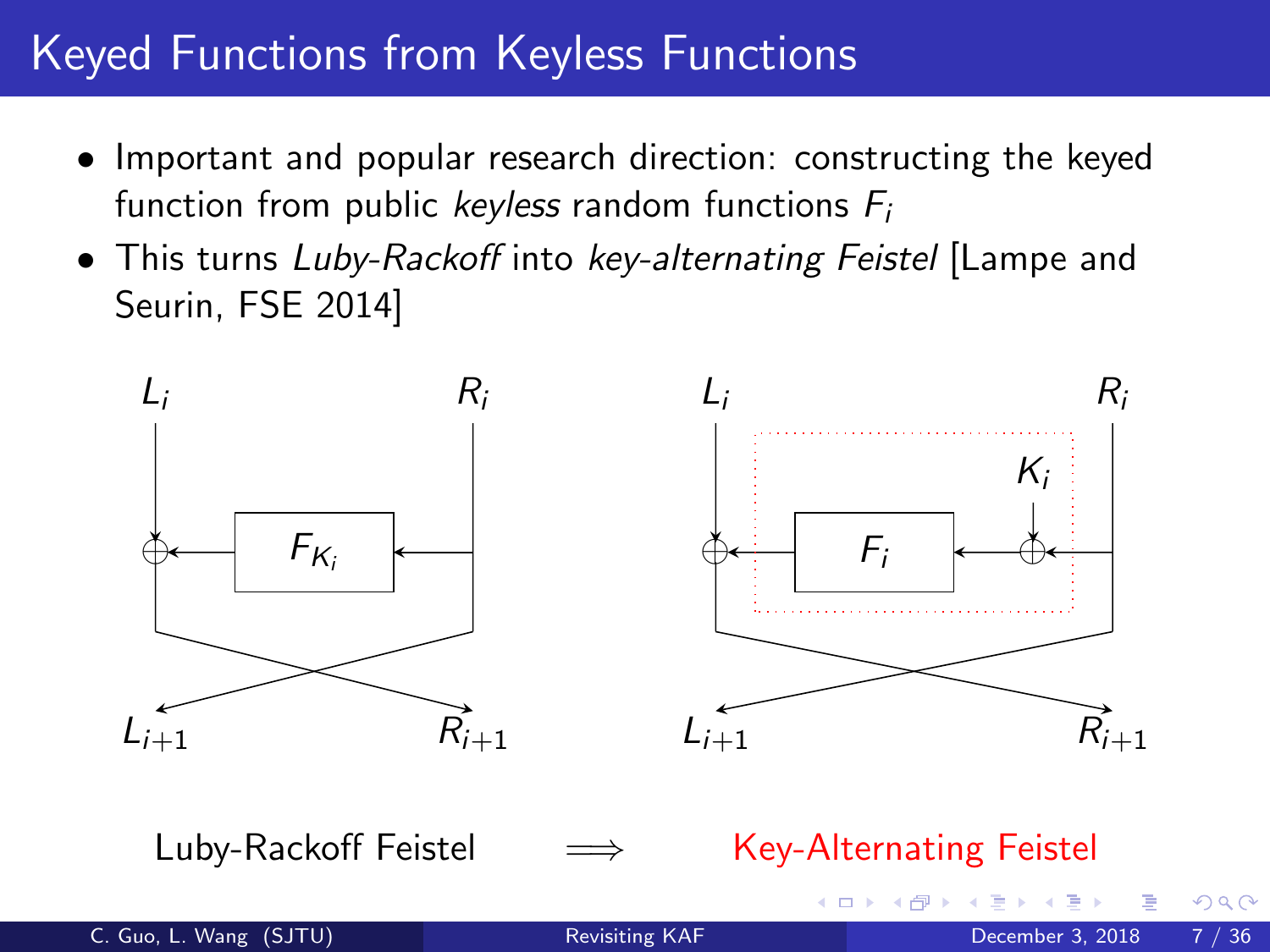• General case

using *independent* public round functions  $F_i$  $independent$  round keys  $K_i$ .

 $\bullet\;$   $t$  rounds has  $2^{\frac{rn}{r+1}}$  security with  $r=\lfloor t/6\rfloor$  [Lampe and Seurin, FSE 2014] (asymptotically optimal)

| Security   | $#$ rounds | Reference          |
|------------|------------|--------------------|
| 2n/2       |            | [Lampe and Seurin] |
| $2^{2n/3}$ |            |                    |
| $2^{3n/4}$ |            |                    |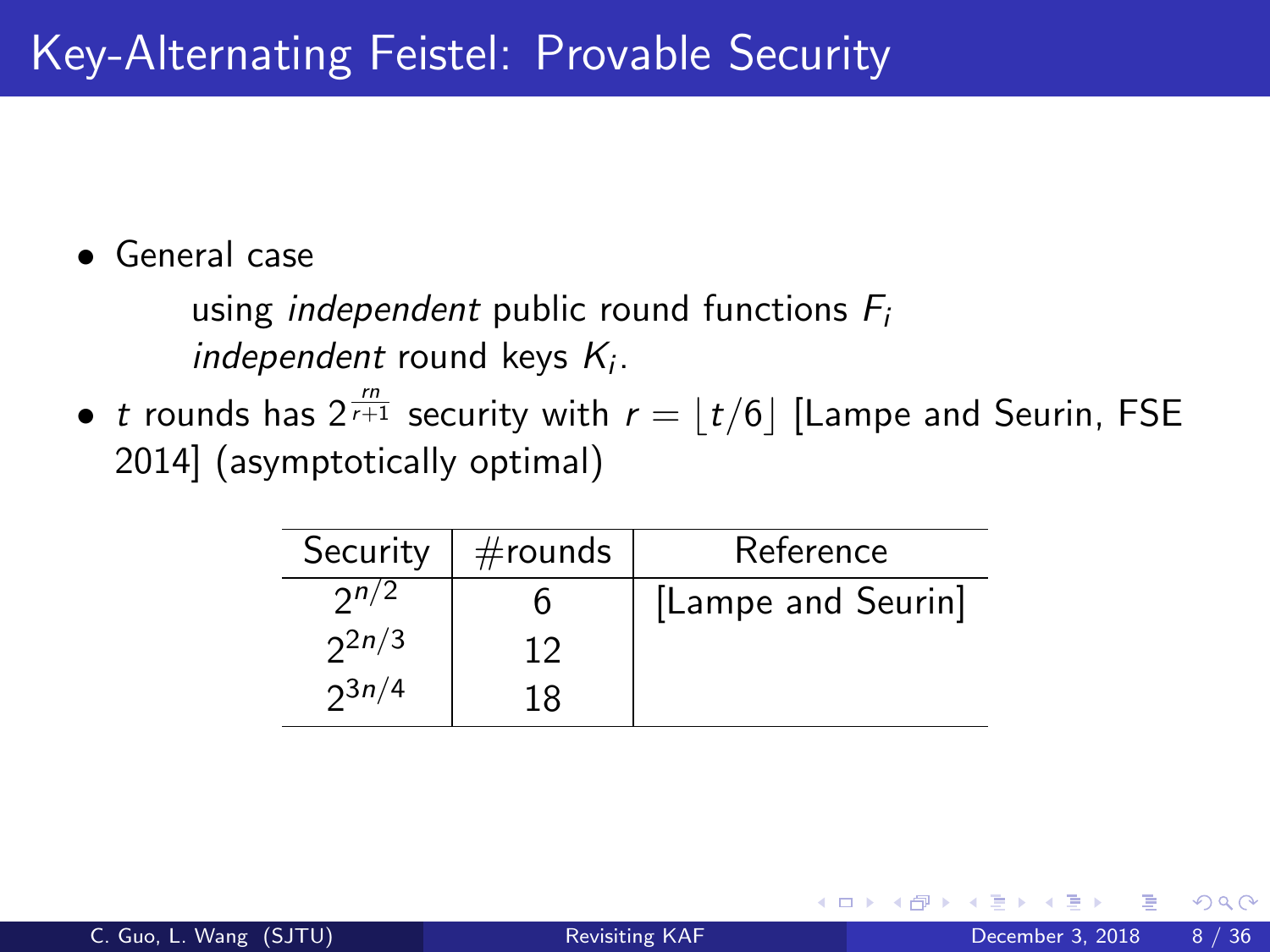• Known as Feistel-2 schemes in the cryptanalytic community (Isobe and Shibutani, ASIACRYPT 2013]

| Attacks      | $#$ Rounds | Key size | Complexity  | Reference       |
|--------------|------------|----------|-------------|-----------------|
| Key-Recovery |            | 2n       | $2^{3n/2}$  | [Guo et al,     |
|              |            | 3n       | 28n/3       | ASIACRYPT 2014] |
|              | 10         | 4n       | $2^{11n/3}$ |                 |

4 0 8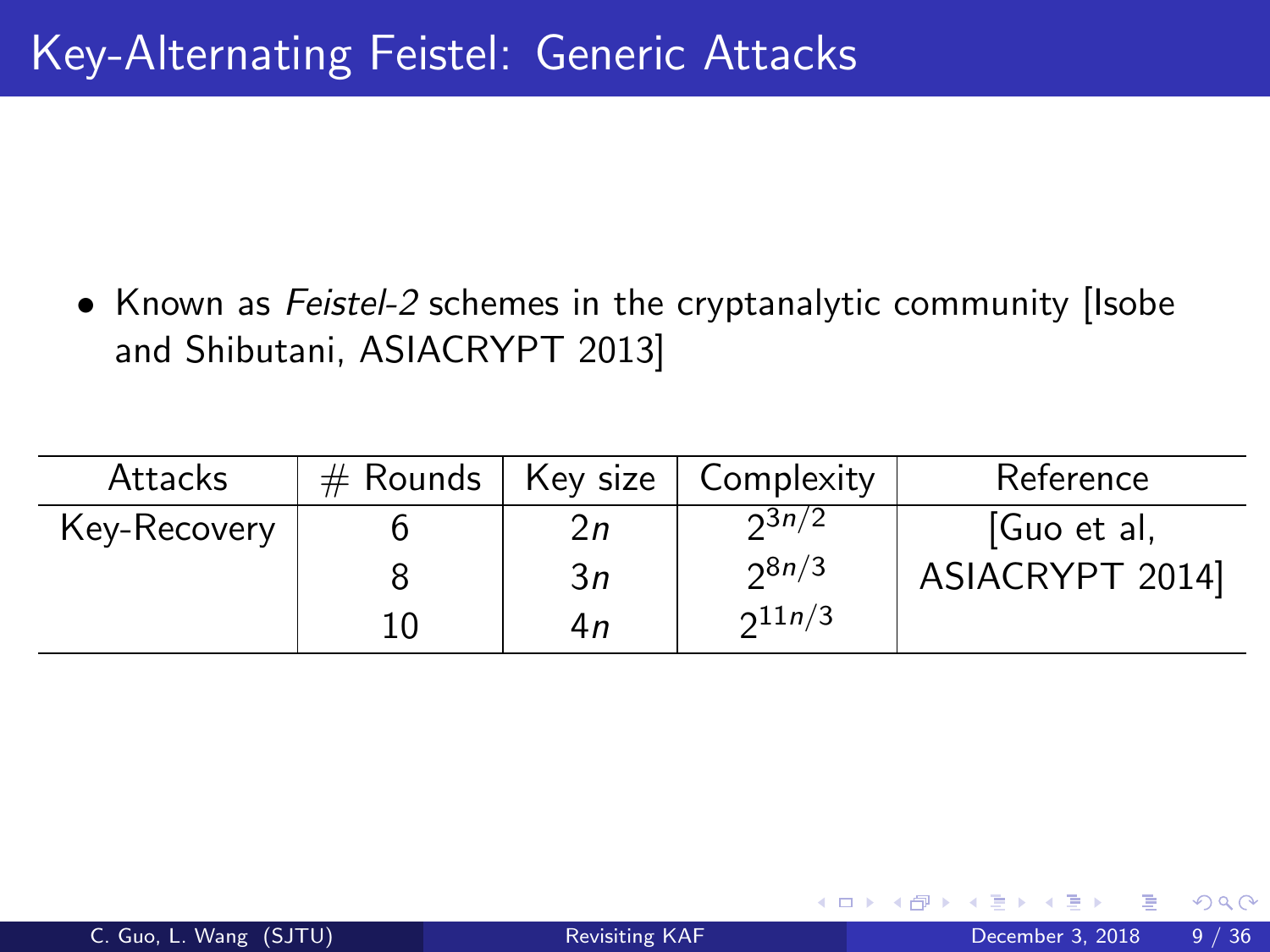



3 [Key Issues in Security Proofs](#page-28-0)

### **[Conclusion](#page-34-0)**

4 日下

4 f →

画

重

 $\sim$  $\sim$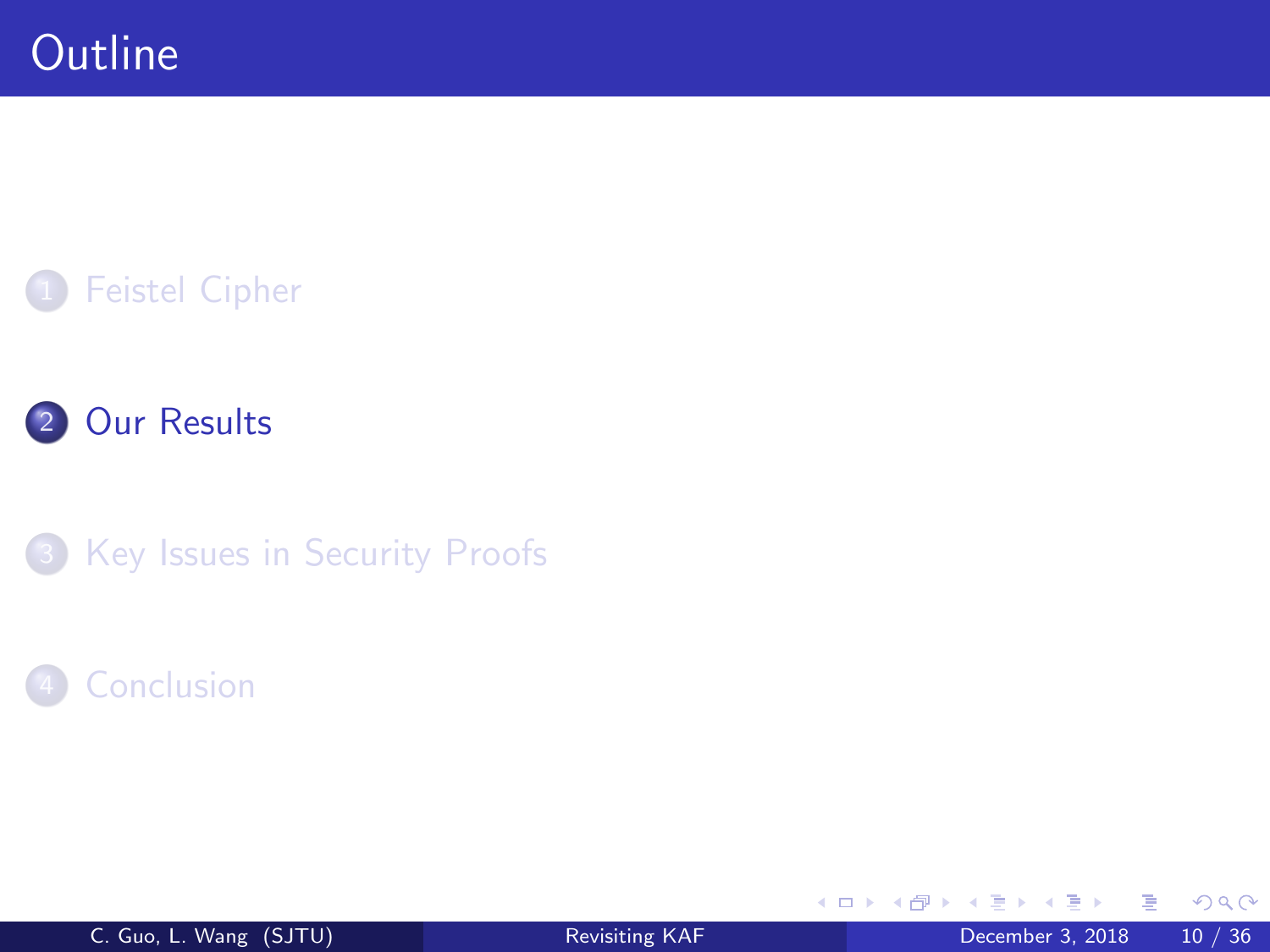## In Short

We revisit the information-theoretic security of key-alternating Feistel in the ideal model.

- We prove security for correlated round-keys.
- We prove non-degradating multi-user security.

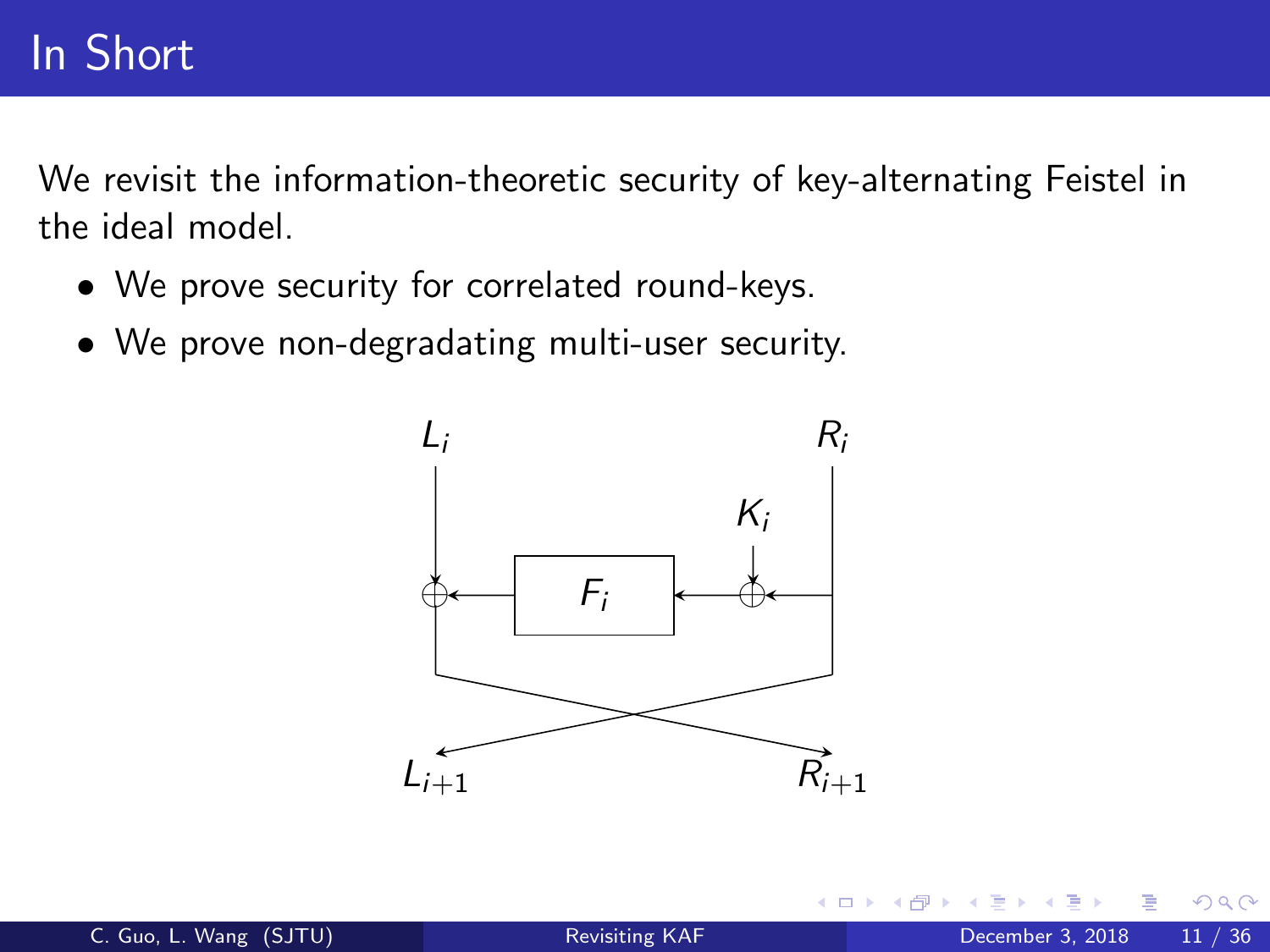• Assume independent round-keys  $K_i$ 

In reality: correlated round-keys.

• Assume (mostly) independent public round functions  $F_i$ In reality: identical round functions.

<span id="page-12-0"></span>

| Security   | $#$ rounds | Reference                           |  |  |
|------------|------------|-------------------------------------|--|--|
| 2n/2       |            | [Gentry and Ramzan, ASIACRYPT 2004] |  |  |
| 2n/2       |            | [Lampe and Seurin, FSE 2014]        |  |  |
| $2^{2n/3}$ | 12         |                                     |  |  |
| $2^{3n/4}$ | 18         |                                     |  |  |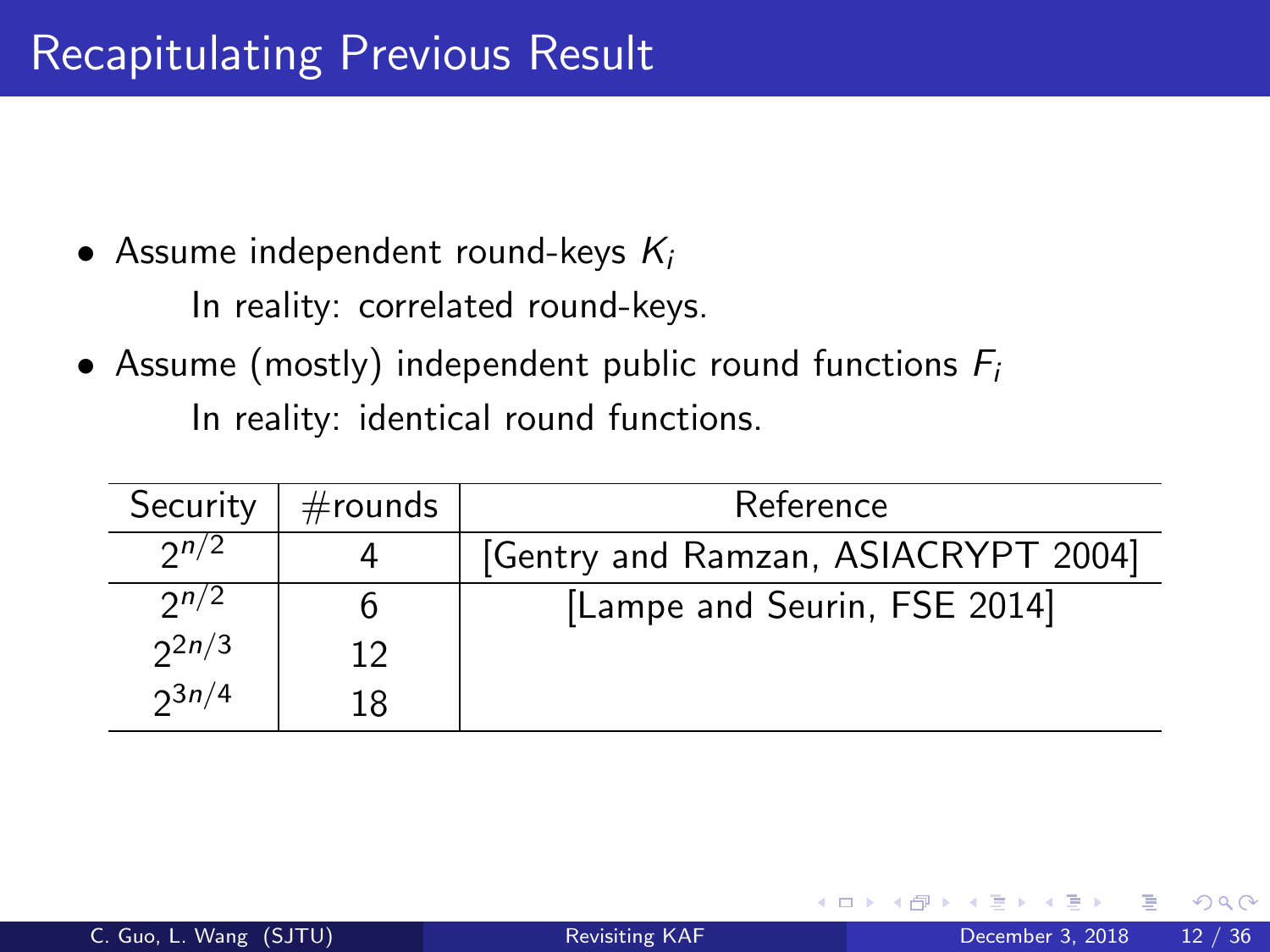# Our First Result for Birthday  $2^{n/2}$  Security

- Uses 4 rounds with single public round function
- Uses Suitable Round Key Vectors  $\overrightarrow{K} = (K_1, K_2, K_3, K_4)$ :
	- $K_1$  is uniformly distributed;
	- $K_4$  is uniformly distributed;
	- $K_1 \oplus K_4$  is uniformly distributed:

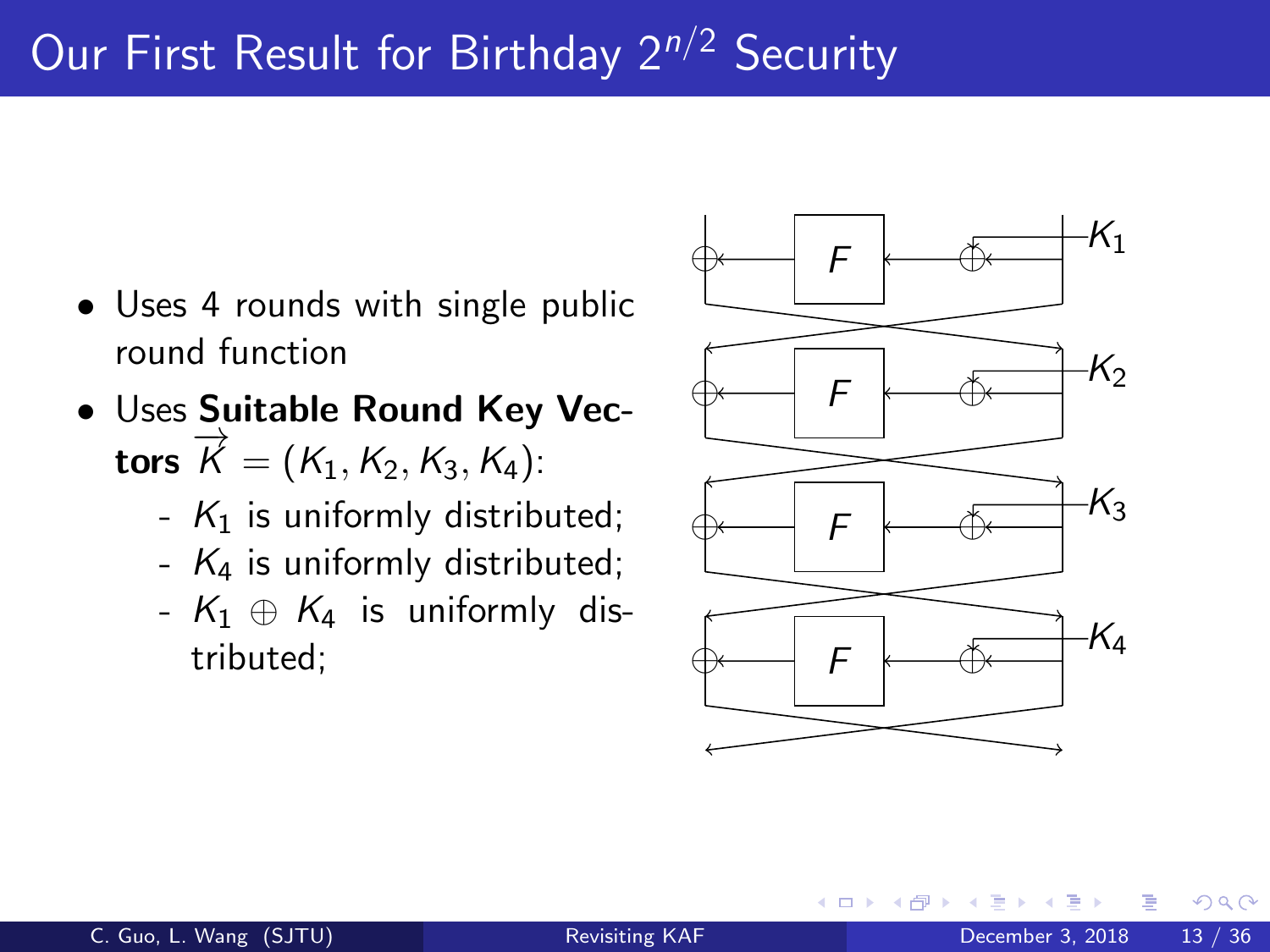# Our First Result for Birthday 2<sup>n/2</sup> Security

- Denote  $q_e$  the number of cipher queries
- Denote  $q_f$  the number of function queries

#### Theorem

For the 4-round idealized Key-Alternating Feistel with a Single public round Function (SF) and a suitable round-key vector, in single-user (su) setting it holds

$$
\mathsf{Adv}_{KAFSF}^{su}(q_f,q_e) \leq \frac{9q_e^2 + 4q_eq_f}{N}.
$$

In the multi-user (mu) setting it holds

$$
\mathsf{Adv}_{KAFSF}^{mu}(q_f, q_e) \leq \frac{50q_e^2 + 8q_eq_f}{N}.
$$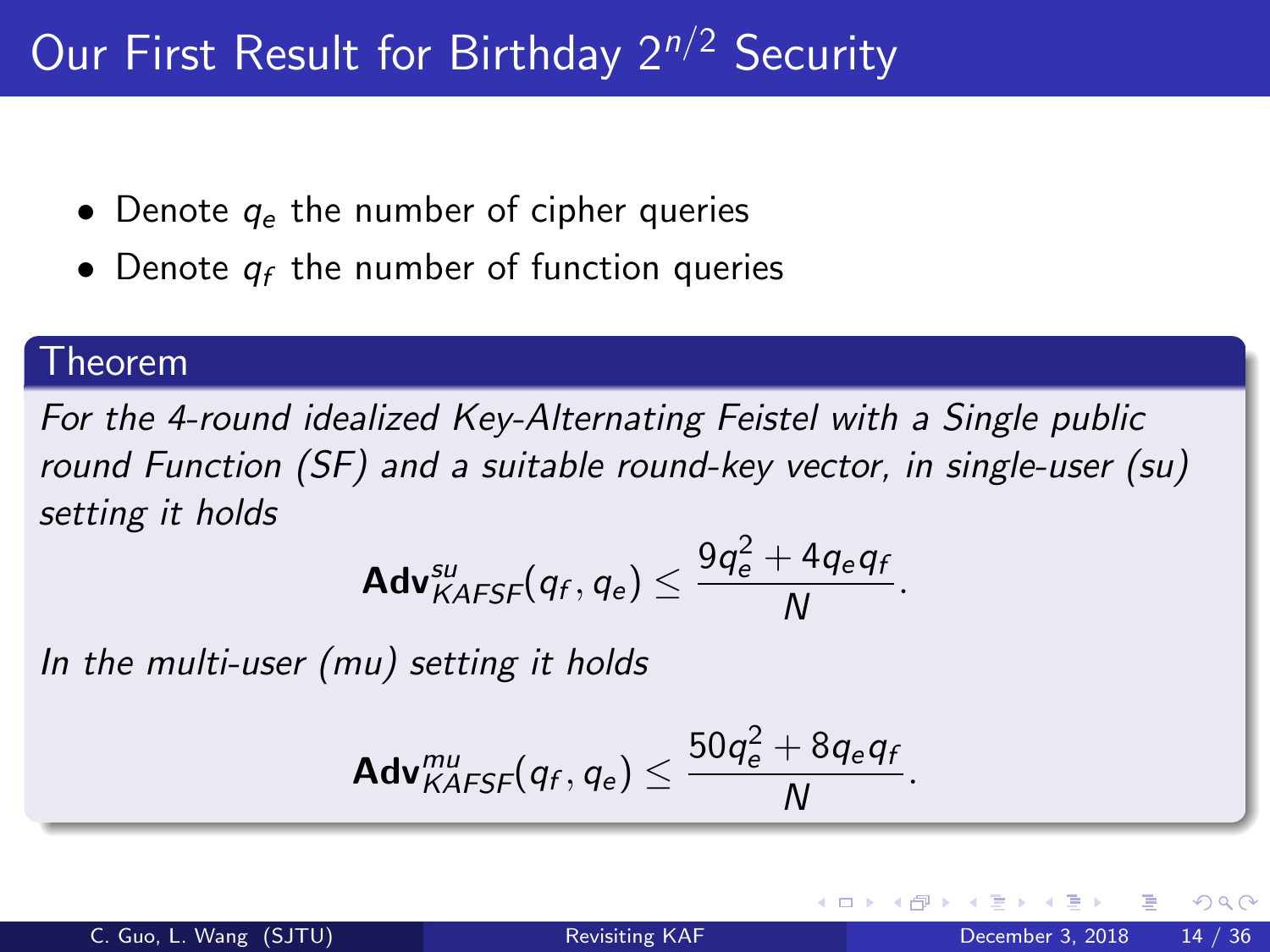## Minimalism

- Derive round-keys from an *n*-bit main-key K
- Key-schedule function  $\pi$  is a public and fixed orthomorphism of  $F_2^n$ , e.g.,  $\pi(K_L||K_R) = K_L \oplus K_R||K_L$

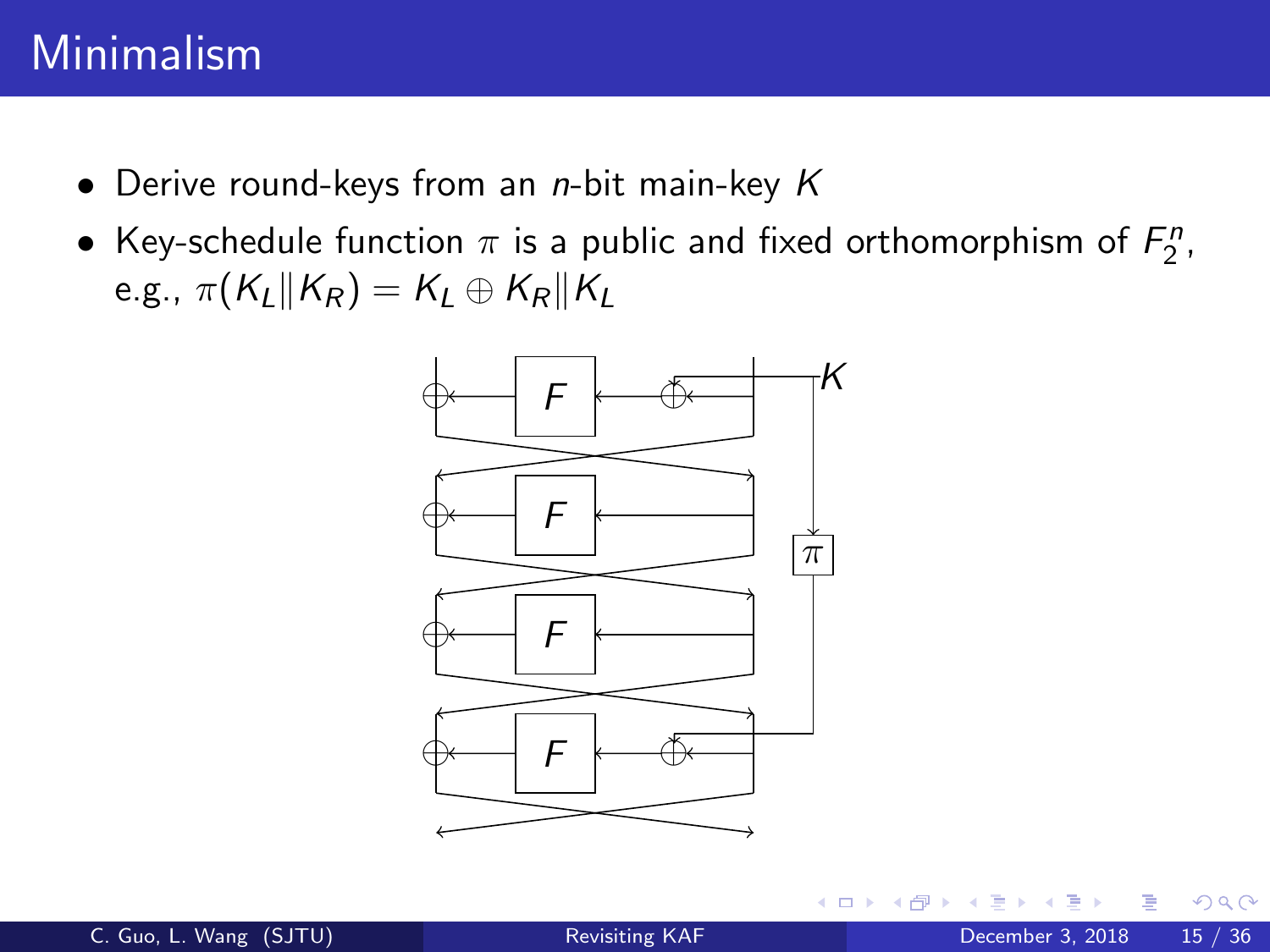# Minimalism

No round-key in middle rounds.

- But of course you can add any round-keys, they won't reduce security.
- On the other hand, the "unprotected" middle two rounds match Ramzan and Reyzin (CRYPTO 2000), who showed that the middle two round functions of 4-round Luby-Rackoff scheme can be public.



つひひ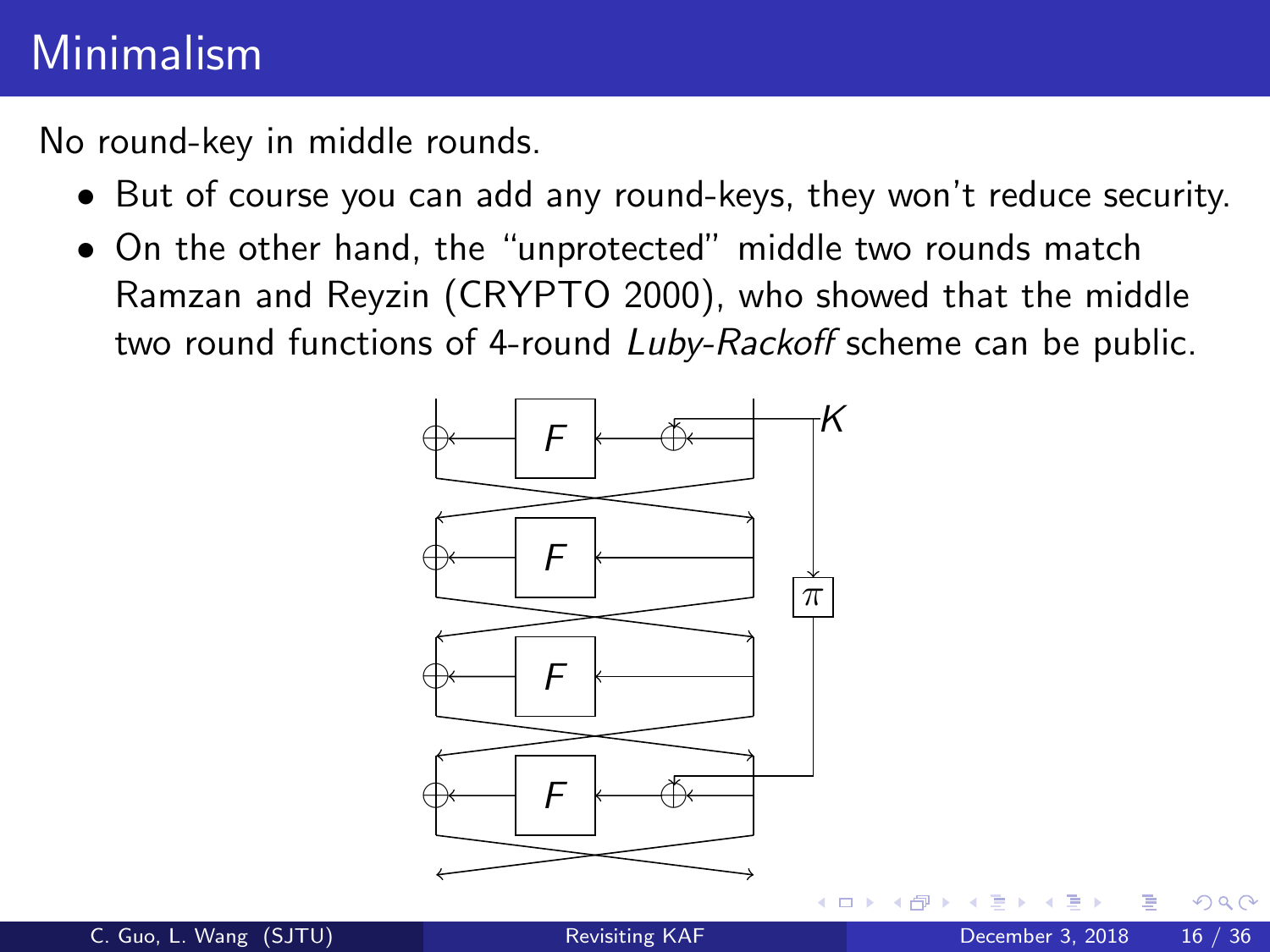- We consider *independent* round functions for simplicity.
- We prove 6 rounds have  $2^{(2n-r)/3}$  security, when using **Suitable** Round Key Vectors  $\vec{K} = (K_1, K_2, K_3, K_4, K_5, K_6)$  such that
	- $K_1, K_3, K_5$  are uniform in  $\{0,1\}^n$ ,  $K_2, K_4, K_6$  are uniform in  $2^{n-r}$ possibilities
	- for  $(i, j) \in \{(1, 2), (2, 3), (4, 5), (5, 6), (1, 6)\},\$ 
		- $K_i$  and  $K_i$  are independent

This means "adjacent" round-keys are independent. This is easily ensured by the common FSR-based key-schedules.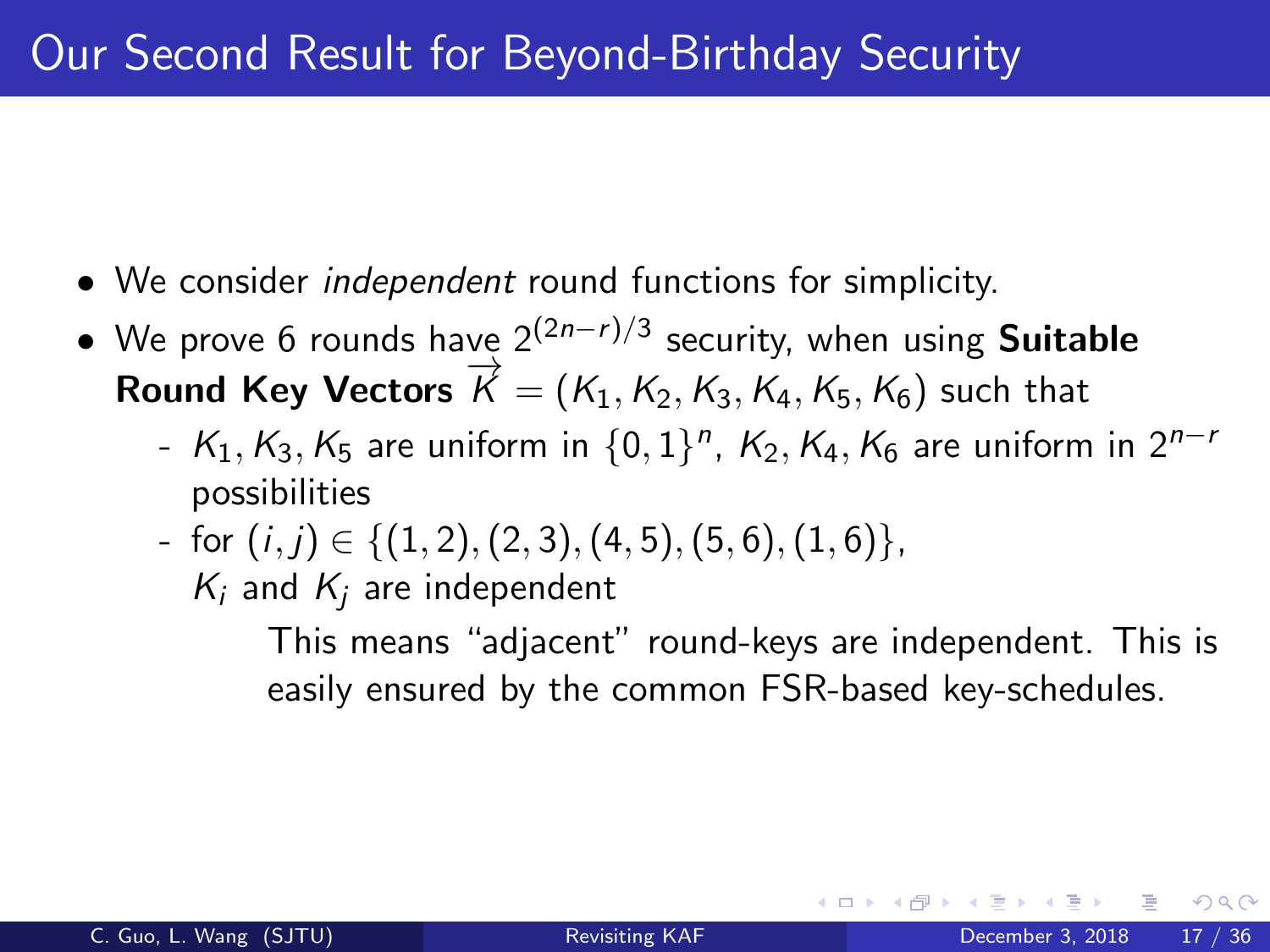#### Theorem

For the 6-round idealized Key-Alternating Feistel with a suitable round-key vector, in single-user (su) setting it holds

$$
\mathbf{Adv}_{KAF}^{su}(q_f,q_e)\leq \frac{7q_e^3+13q_eq_f^2+22q_e^2q_f}{N^2}+\frac{2^r(8q_eq_f^2+2q_e^2q_f)}{N^2}.
$$

In multi-user (mu) setting it holds

$$
\mathsf{Adv}_{\mathsf{KAF}}^{\mathsf{mu}}(q_f, q_e) \leq \frac{1214q_e^3 + 26q_e q_f^2 + 356q_e^2 q_f}{N^2} + \frac{2^r (600q_e^3 + 16q_e q_f^2 + 196q_e^2 q_f)}{N^2}.
$$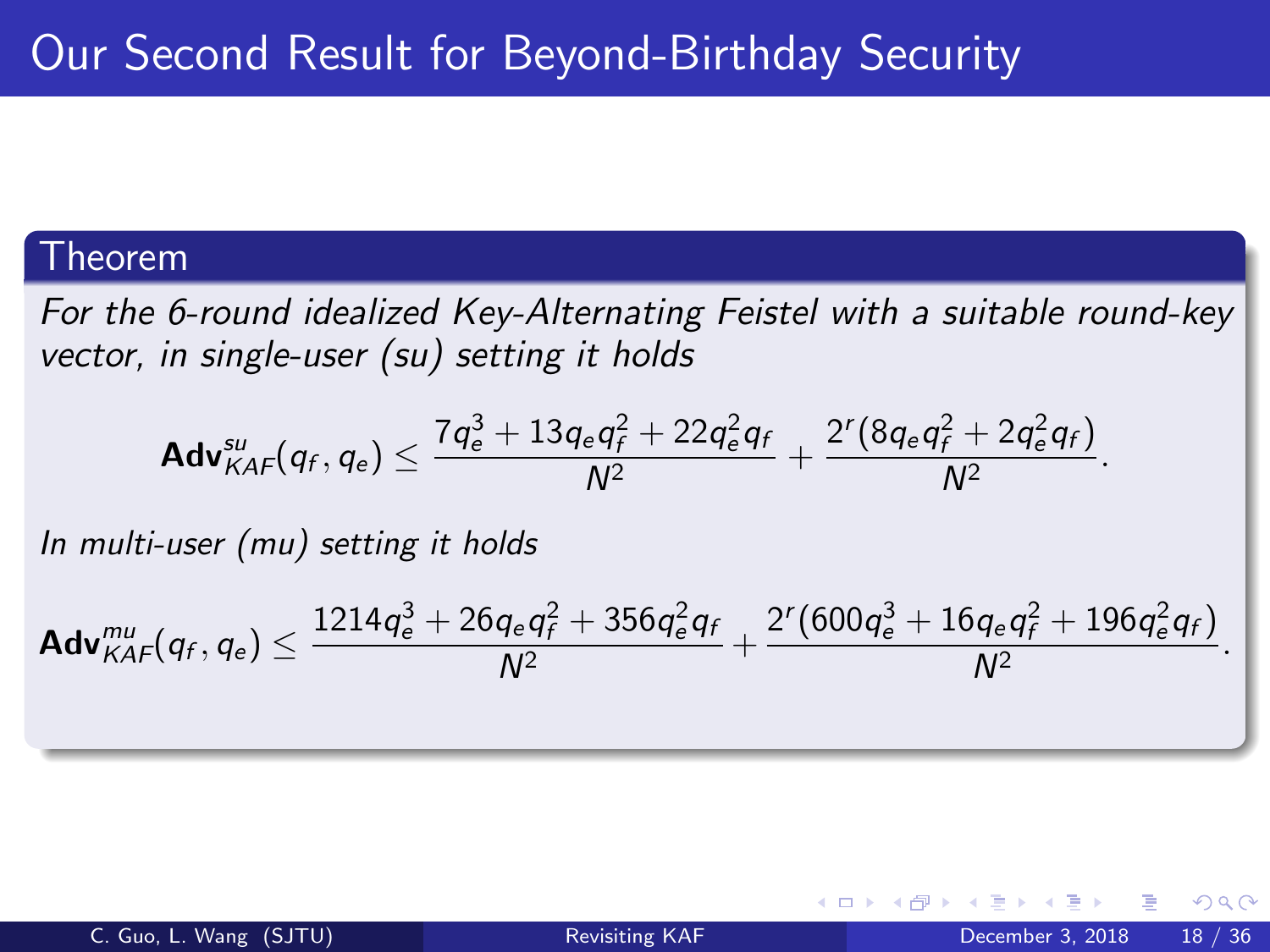### The Simplest Example

### Alternating two main-keys  $|K_1| = n$ ,  $|K_2| = n - r$ .



4 0 8

э

 $QQ$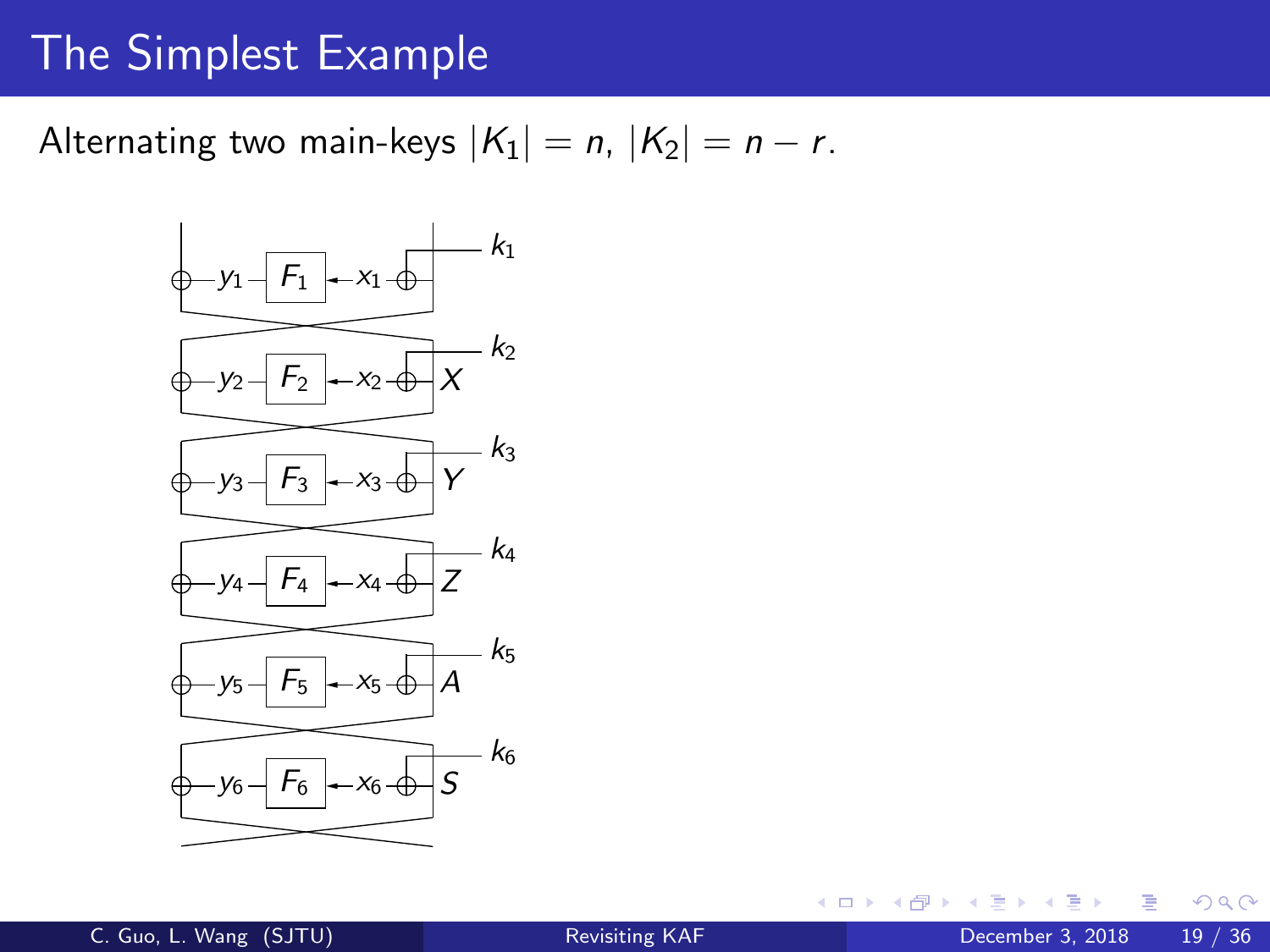## Collapses to Partial-key Even-Mansour (PKEM)

This means the permutation in PKEM can be instantiated with a 6-round keyless Feistel for beyond-birthday security.



C. Guo, L. Wang (SJTU) [Revisiting KAF](#page-0-0) December 3, 2018 20 / 36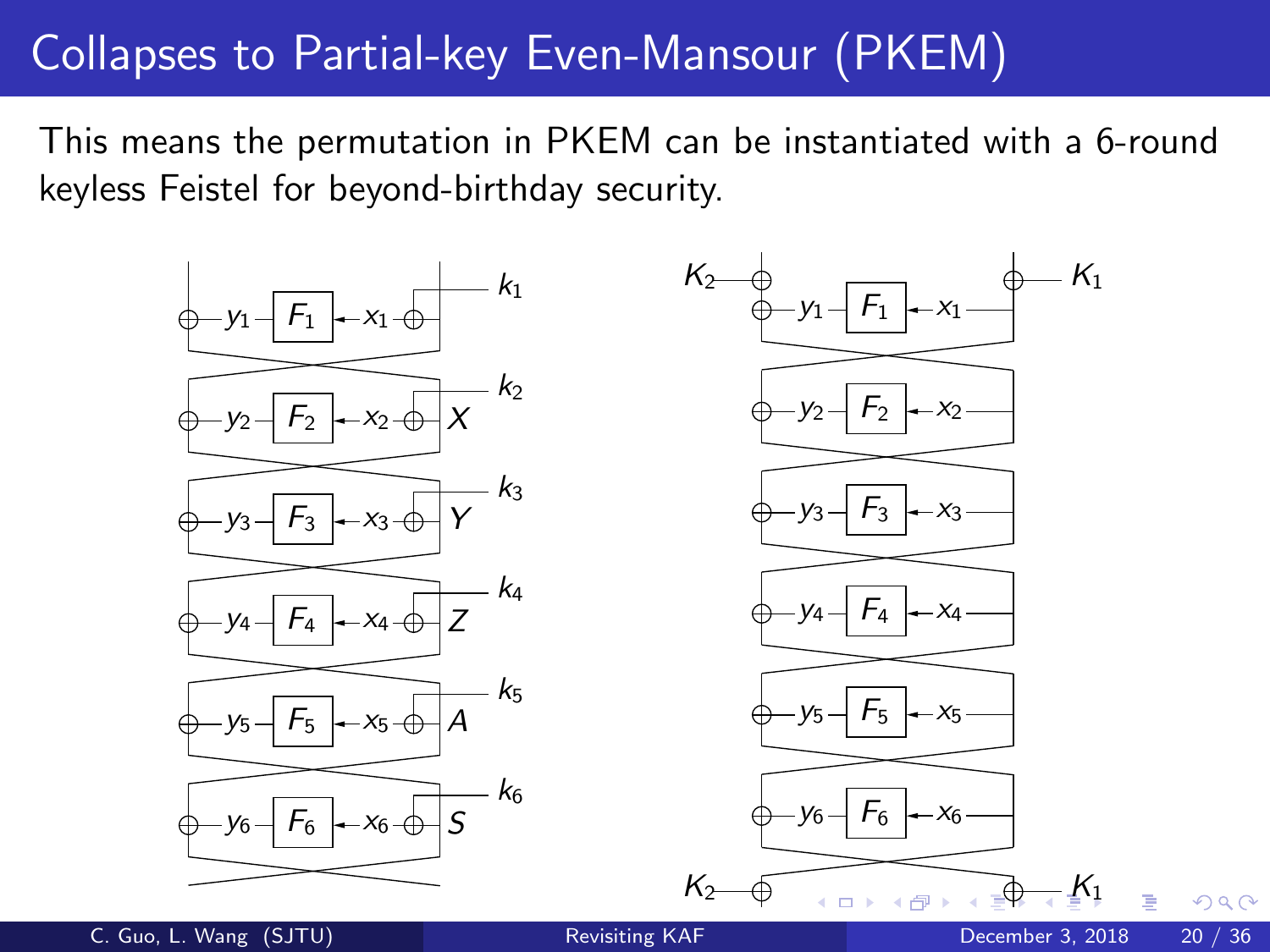## Application: Instantiating Keyed Sponges

Keyed sponges can be used for MACs and authenticated encryption.





 $\leftarrow$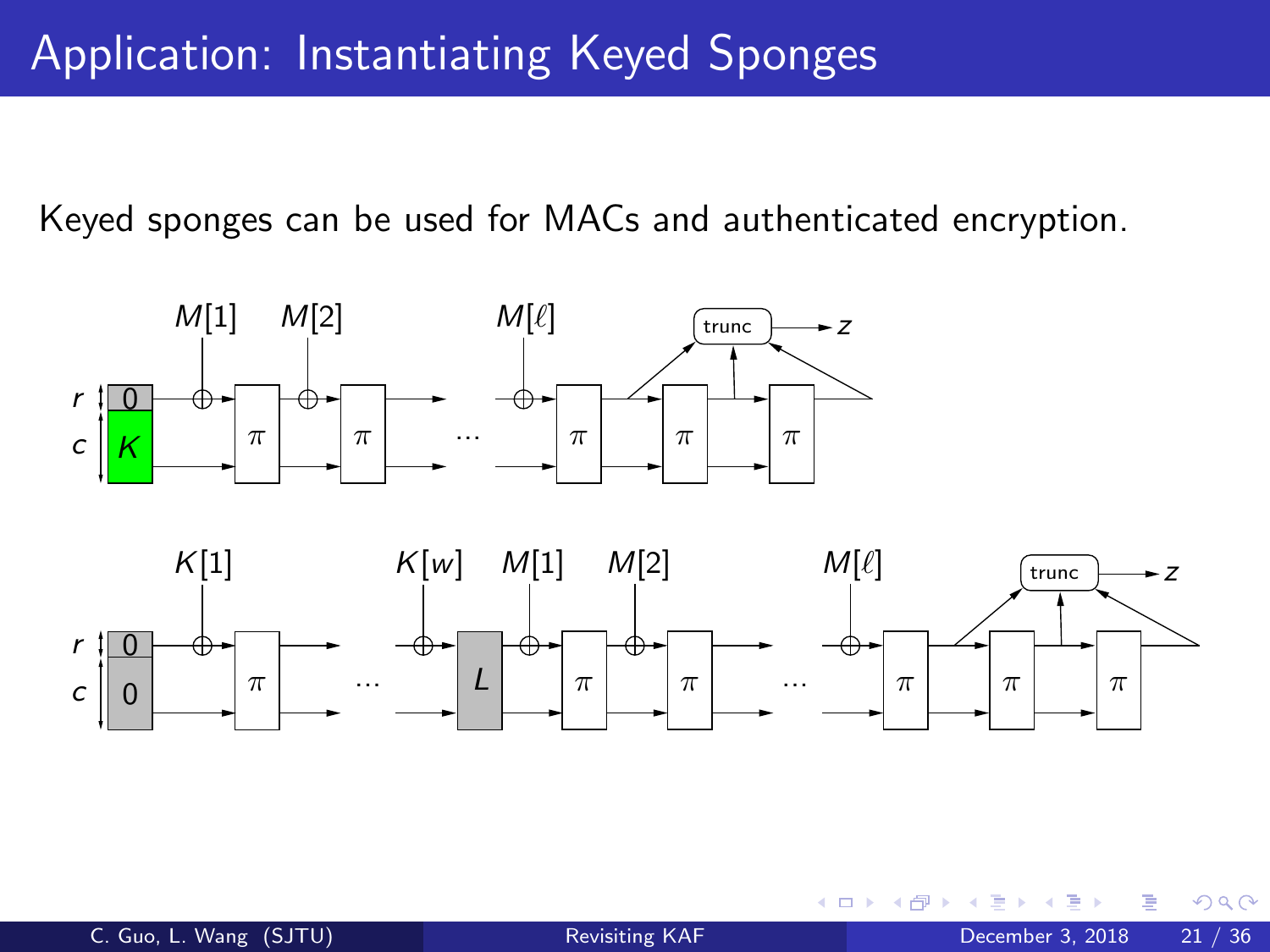## Application: Instantiating Keyed Sponges

Many (inner and outer) keyed sponges have their security reduce to the PKEM cipher.

We show PKEM can be instantiated with the 6-round keyless Feistel Ψ6.

So (inner and outer) keyed sponges can also be instantiated with the 6-round keyless Feistel  $\Psi_6$ .

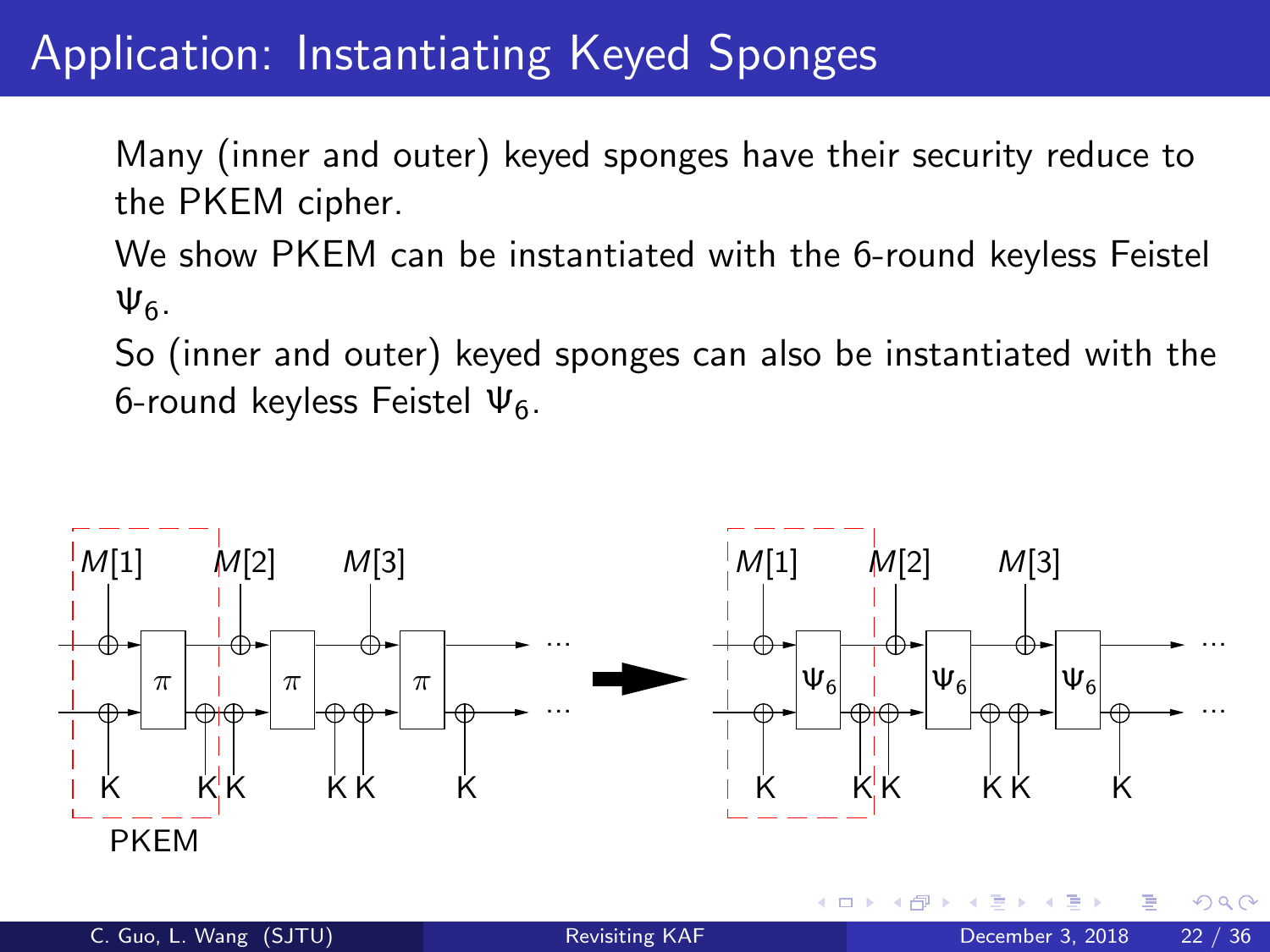### Another Application: A Key-schedule Proposal

By the derived conditions on 6 rounds, we propose a concrete key-schedule motivated by the complexity community [Luby and Wigderson, 2005]:

> $k_1 = K_1 + 2 \otimes K_2,$   $k_2 = 2 \otimes K_1 + 3 \otimes K_2,$  $k_3 = 3 \otimes K_1 + 5 \otimes K_2$ ,  $k_4 = 5 \otimes K_1 + 7 \otimes K_2$ .  $k_t = a_t \otimes K_1 + a_{t+1} \otimes K_2,$

where:

- 2n-bit main-key  $K = K_1 || K_2$
- $a \otimes b$  is the multiplication of two field elements  $a,b \in \mathbb{F}_2^n$
- for  $1\leq t\ll 2^n$ , let the constants  $a_t$  and  $a_{t+1}$  be the  $t$  and  $(t+1)^{\text{th}}$ values in the prime sequence  $1, 2, 3, 5, 7, 11, 13, \ldots$  resp.

The complicated sequence of constants eliminate obvious weak keys, see the full version of this paper.

 $\Omega$ 

**4 ロト 4 何 ト 4**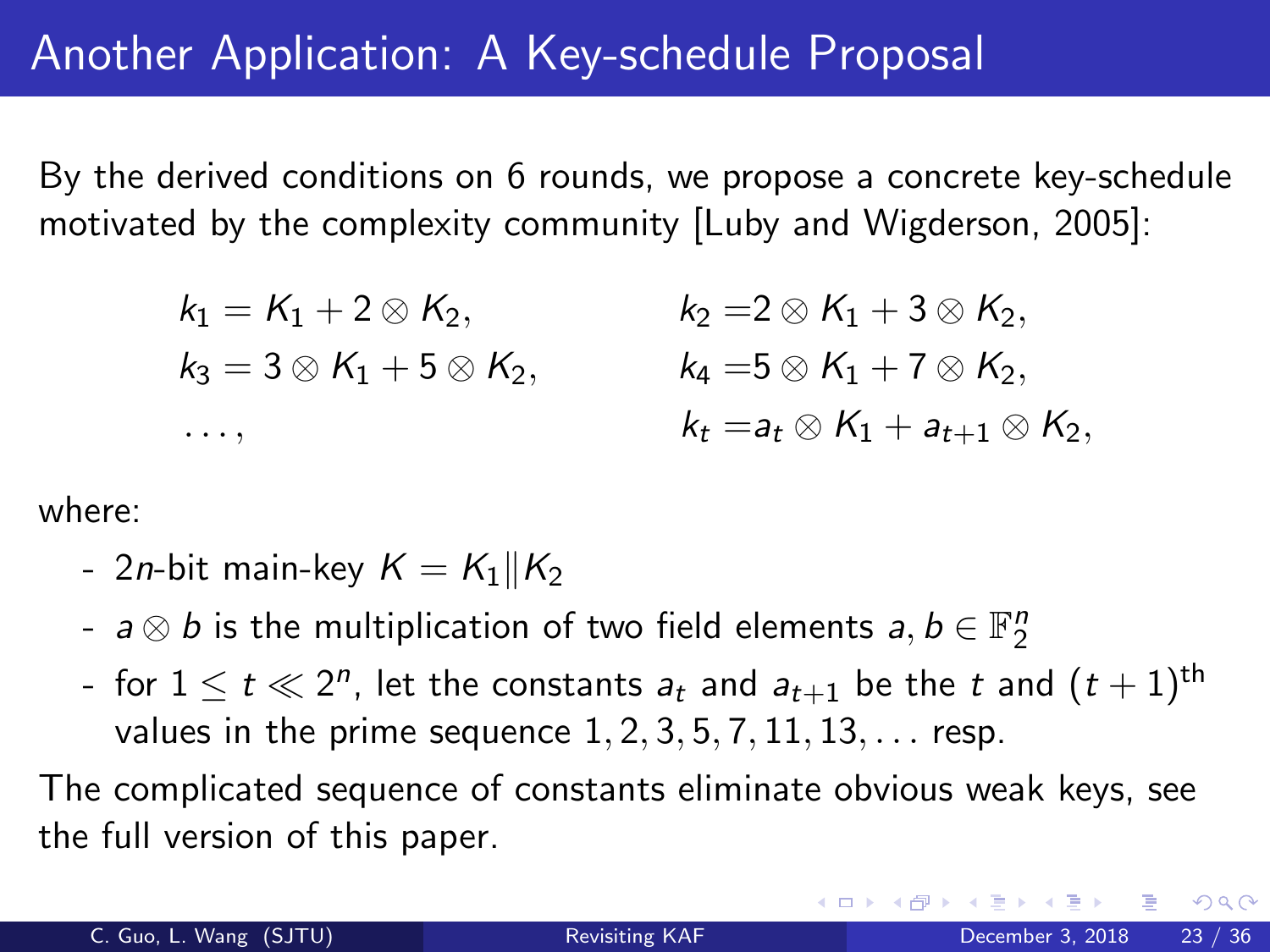| Security | $#$ Rounds | $#$ Indepedent | Minimum  | Reference           |
|----------|------------|----------------|----------|---------------------|
|          |            | Functions      | key Size |                     |
| 2n/2     |            |                | 4n       | [Gentry and Ramzan] |
|          |            |                | n        | Ours                |
| 2n/3     | 12         | 12             | 12n      | [Lampe and Seurin]  |
|          | 6          |                | 2n       | Ours                |

- For birthday security we improve upon Gentry and Ramzan.
- For beyond-birthday security we improve upon Lampe and Seurin.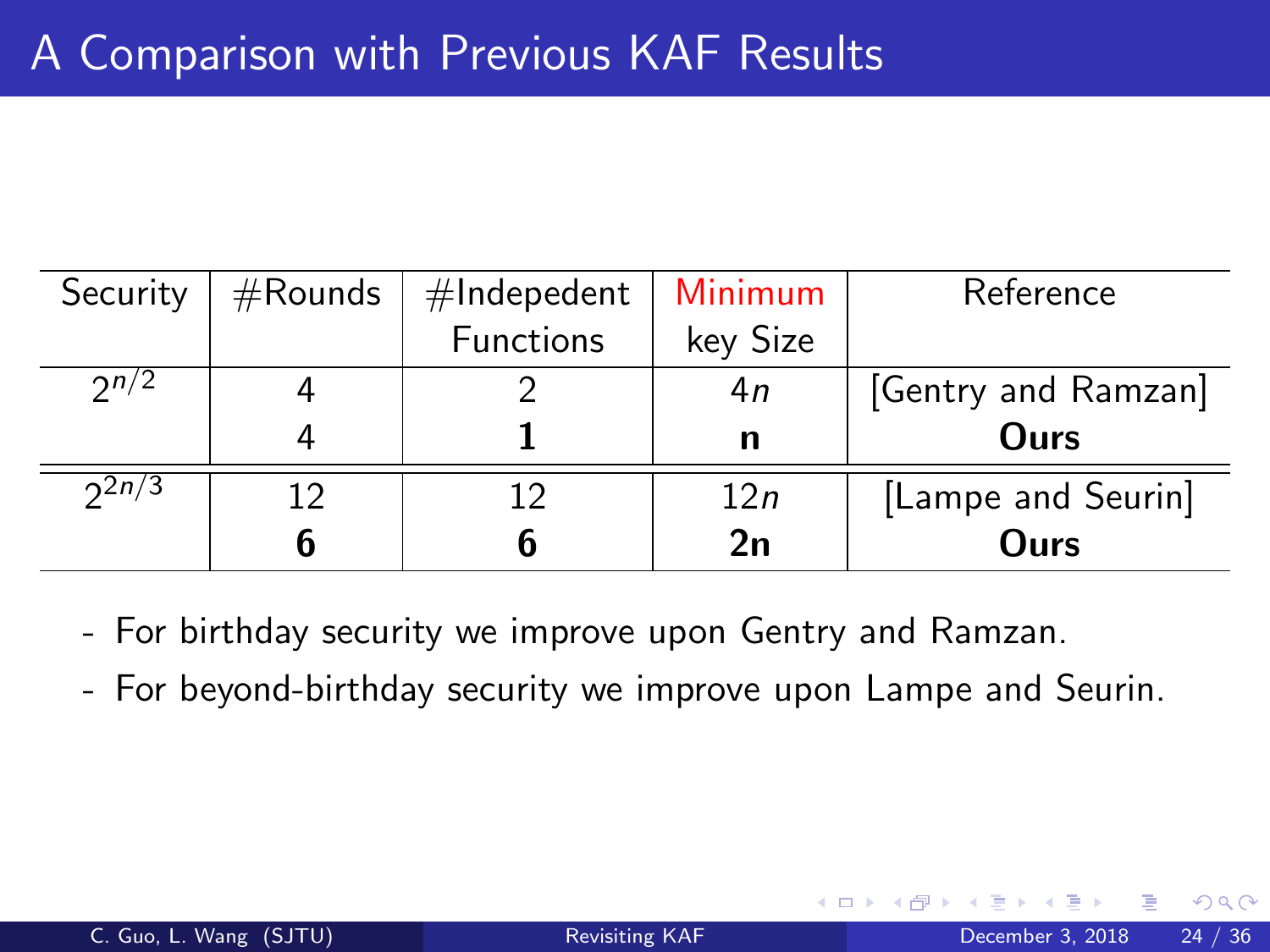### Remark on a Recent Result

- Gilboa, Gueron, and Nandi (2016) proved the 2-round Even-Mansour with 2*n*-bit keys and 2-round keyless Feistel  $\boldsymbol{\mathsf{\Psi}}_{2}^{\mathbf{P}}$  (**P** a random with zh-bit keys and z-round keyless reister  $\frac{1}{2}$  (**F** a random permutation) as the round permutations is secure up to  $2^{n/2}$  queries.
- This transits into a KAF variant with whitening keys, which may be quite different and incomparable to KAF without whitening keys, the focus of the presented work (see https://arxiv.org/abs/1810.07428).

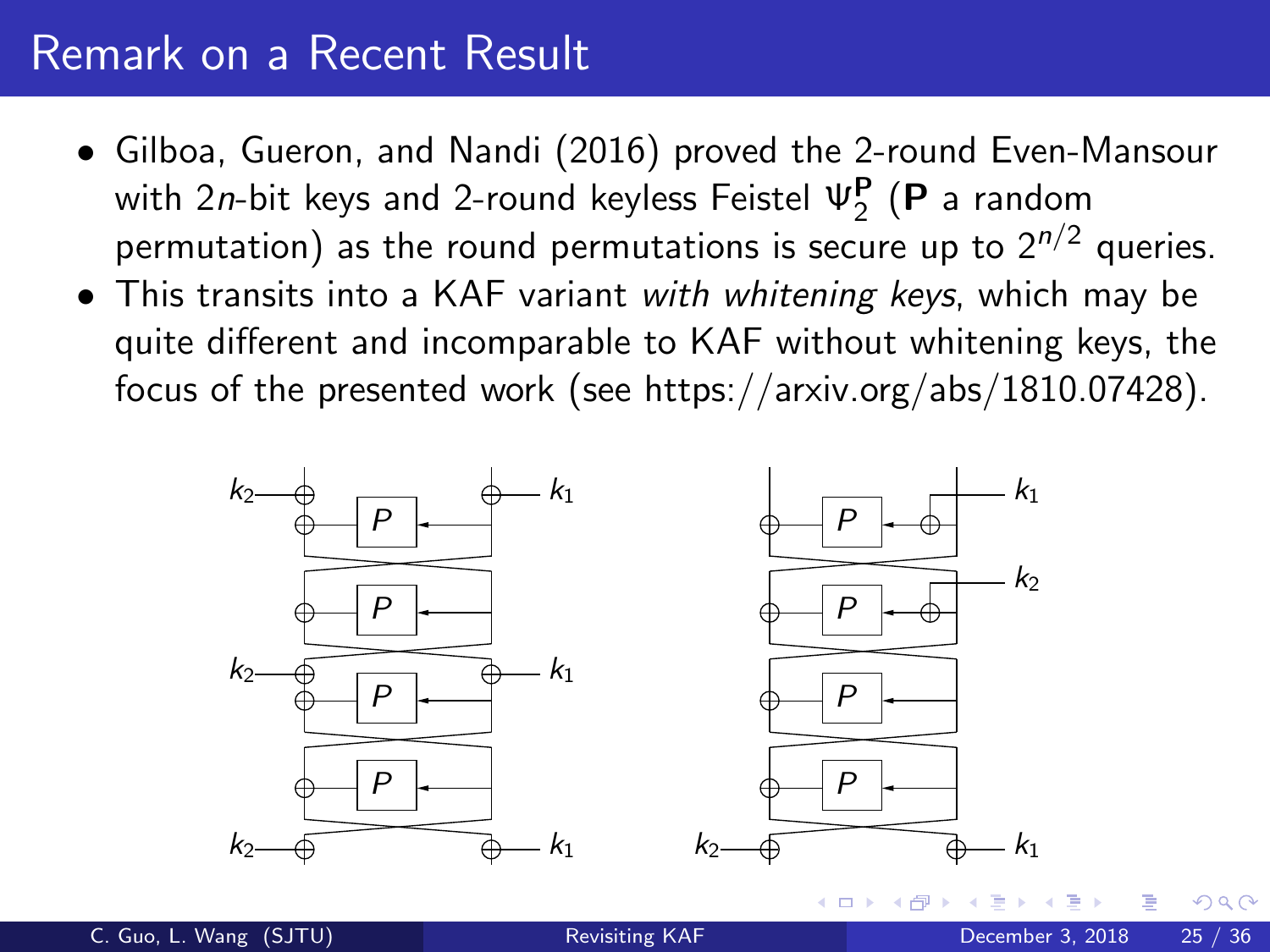





### **[Conclusion](#page-34-0)**

4 0 8

4 何 ▶

э

舌

 $\mathcal{A}$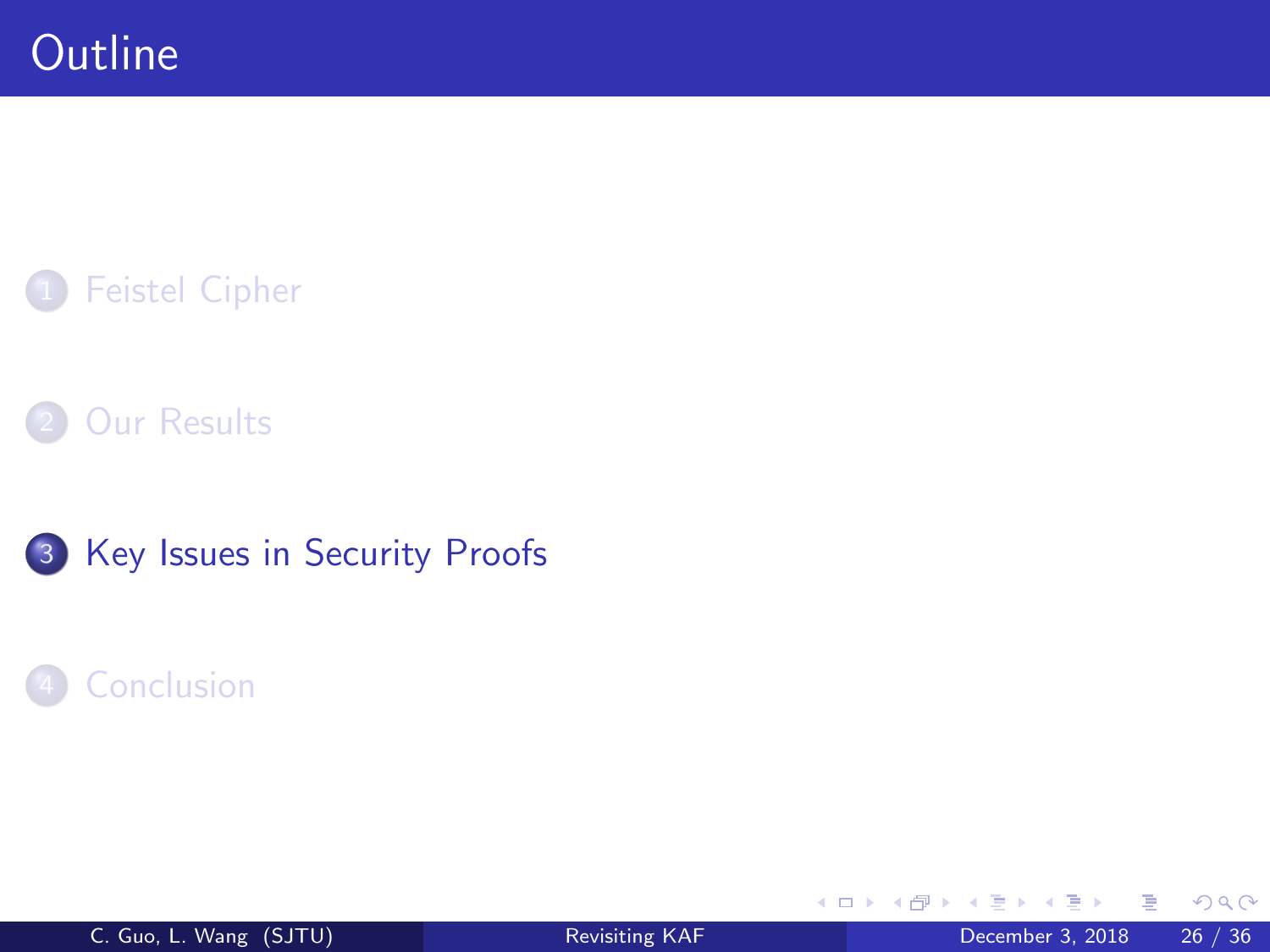

- real world: KAF with random master key
- ideal world: random permutation (RP)
- <span id="page-27-0"></span> $\bullet$   ${\cal D}$  has access to  ${\cal F}_1, {\cal F}_2, \ldots, {\cal F}_t$  in both worlds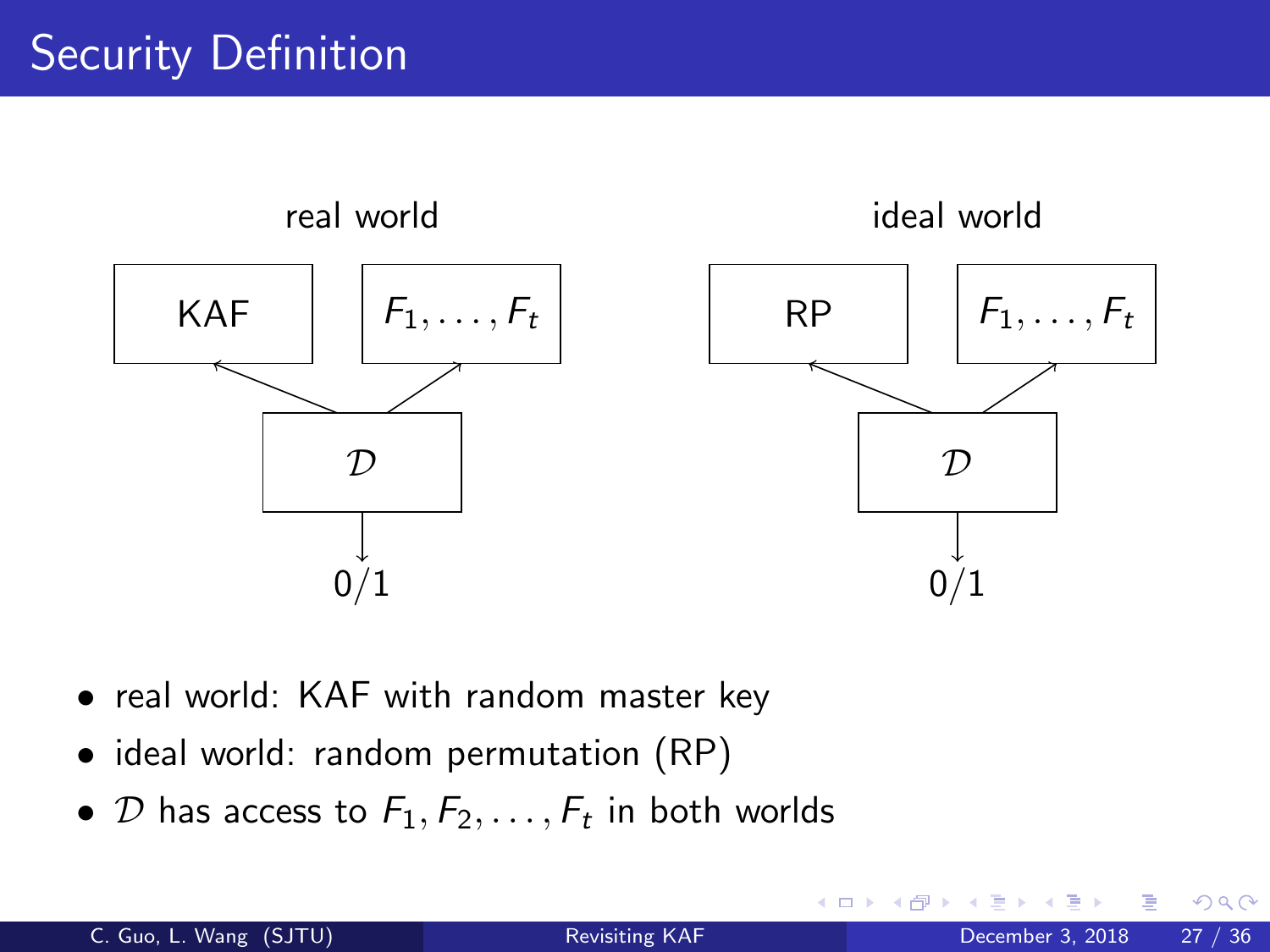- $\bullet\,$  the  $F_i$ 's are modeled as public random functions (adversary can only make black-box queries)
- adversary cannot exploit any weakness of round functions (generic attacks)
- <span id="page-28-0"></span>• complexity measure of the adversary
	- $q_e$ : #construction queries (Data);
	- $\,q_f$ : #function queries to each function (Time)
	- − computationally unbounded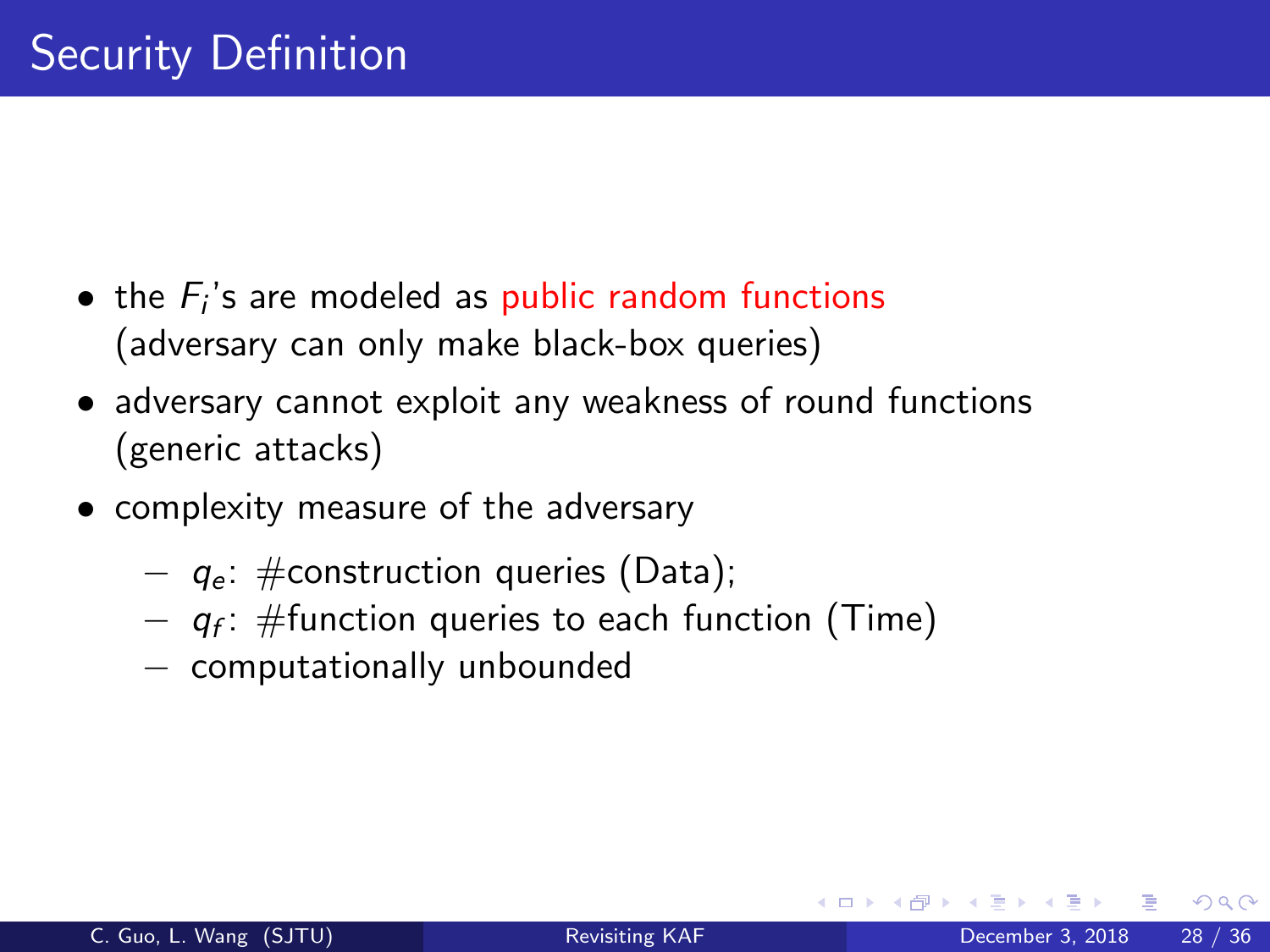# Security Definition



• advantage of  $D$  is defined as

$$
\text{Adv}(\mathcal{D}) = \text{Pr}\left[\mathcal{D}^{\text{real}} \Rightarrow 1\right] - \text{Pr}\left[\mathcal{D}^{\text{ideal}} \Rightarrow 1\right]
$$

• security is defined via upper bounding  $\mathbf{Adv}(\mathcal{D})$ :

$$
\mathbf{Adv}(q_e,q_f)=\max_{\mathcal{D}}\mathbf{Adv}(\mathcal{D})
$$

4 0 8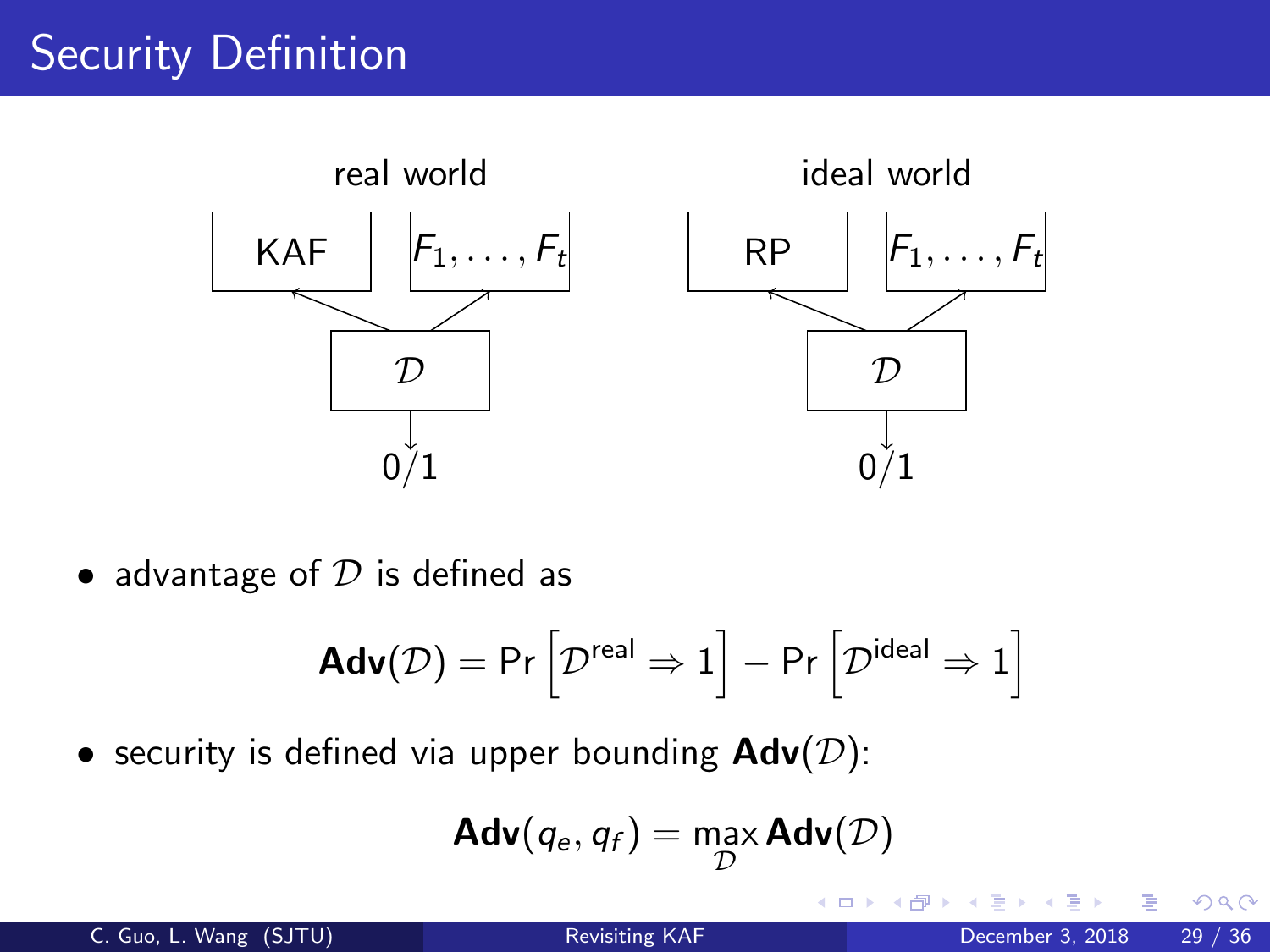# Proof Framework

- H-coefficients Techniques [Pat09]
- transcript of distinguisher  $\tau=(\mathcal{Q}_E,\mathcal{Q}_{F_1},\ldots,\mathcal{Q}_{F_t})$ :
	- $Q_F$ :  $q_e$  query-responses of cipher;
	- $\mathcal{Q}_{F_i}:$   $q_f$  query-responses of function  $F_i$ ;
- Pr<sub>re</sub> $[\tau]$ : the probability of D receiving  $\tau$  in real world;
- Pr<sub>id</sub>  $[\tau]$ : the probability of D receiving  $\tau$  in ideal world;

#### Theorem

Let  $\varepsilon (q_f, q_e) > 0$ . Assume that for any transcript  $\tau$  with  $\mathsf{Pr}_{\mathsf{id}}[\tau] > 0$ , we have

$$
\mathsf{Pr}_{re}(\tau) \geq (1-\varepsilon(q_f,q_e))\mathsf{Pr}_{id}(\tau),
$$

then it holds

$$
\mathbf{Adv}(q_f,q_e) \leq \varepsilon(q_f,q_e).
$$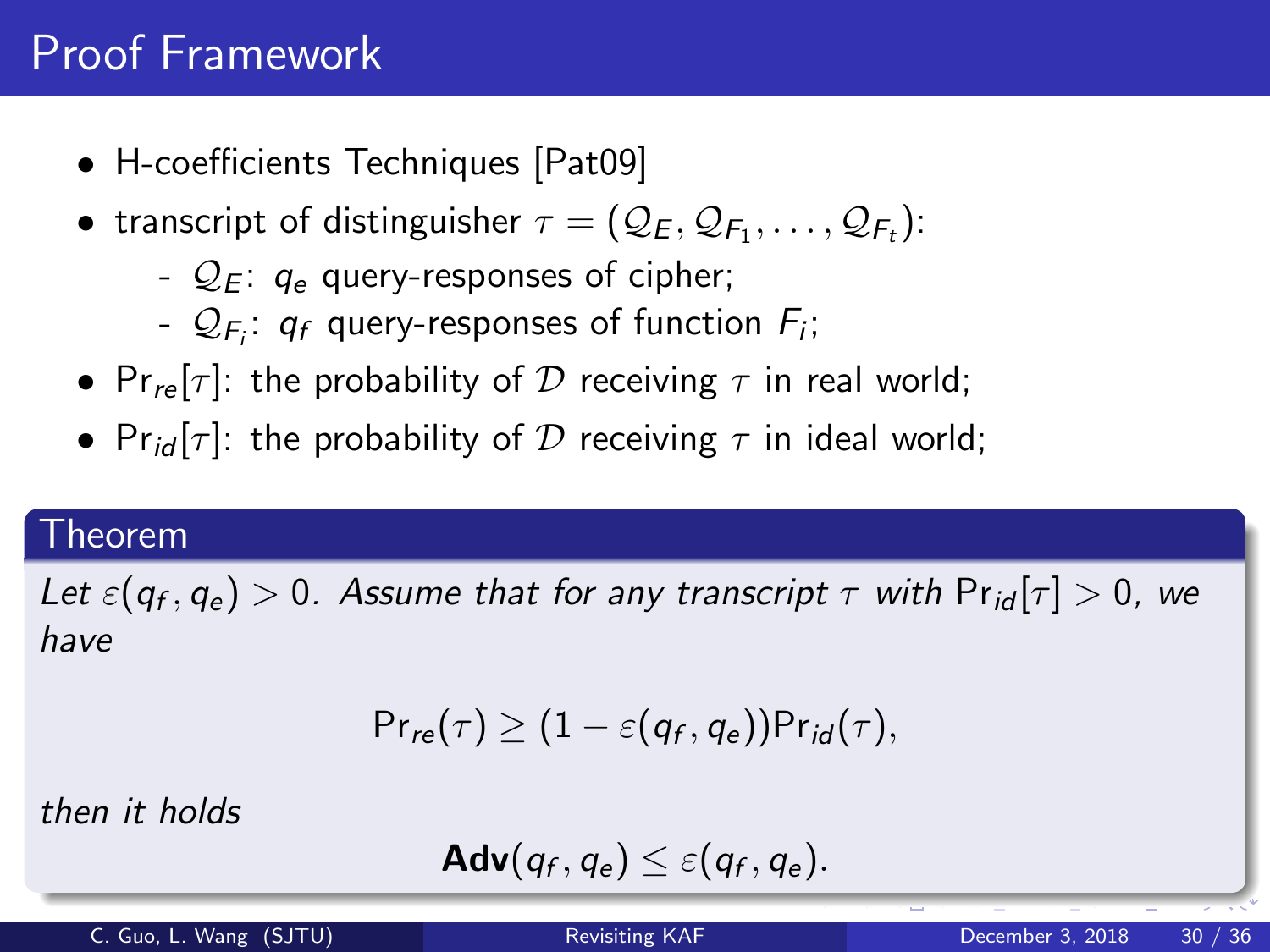## Proof Sketch

- peel off the first and the last rounds
- internal states are "random" and just "known" to adversary

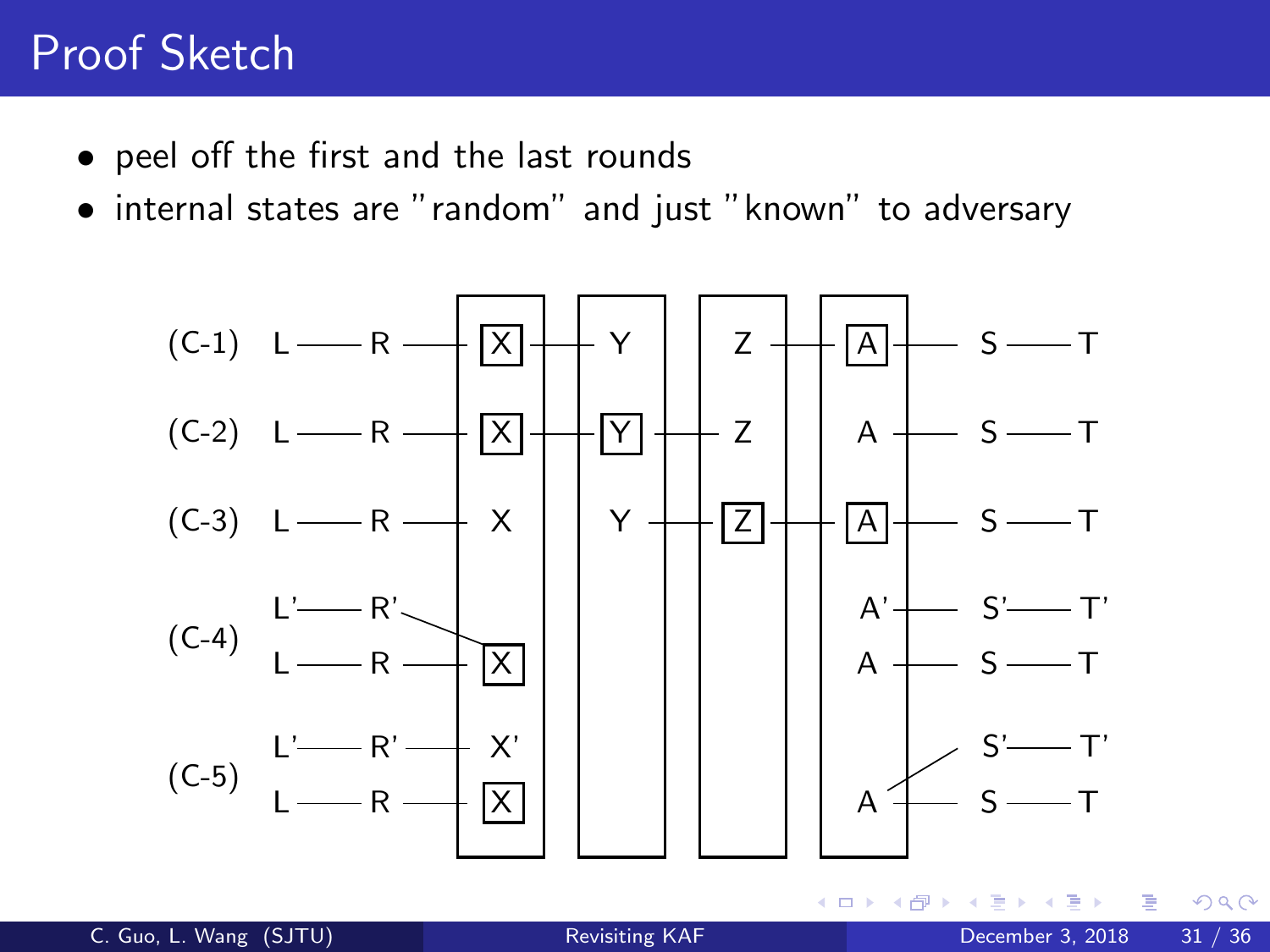### **[Feistel Cipher](#page-2-0)**



3 [Key Issues in Security Proofs](#page-28-0)



4 日下

4 f →

э

Þ

 $\sim$  $\sim$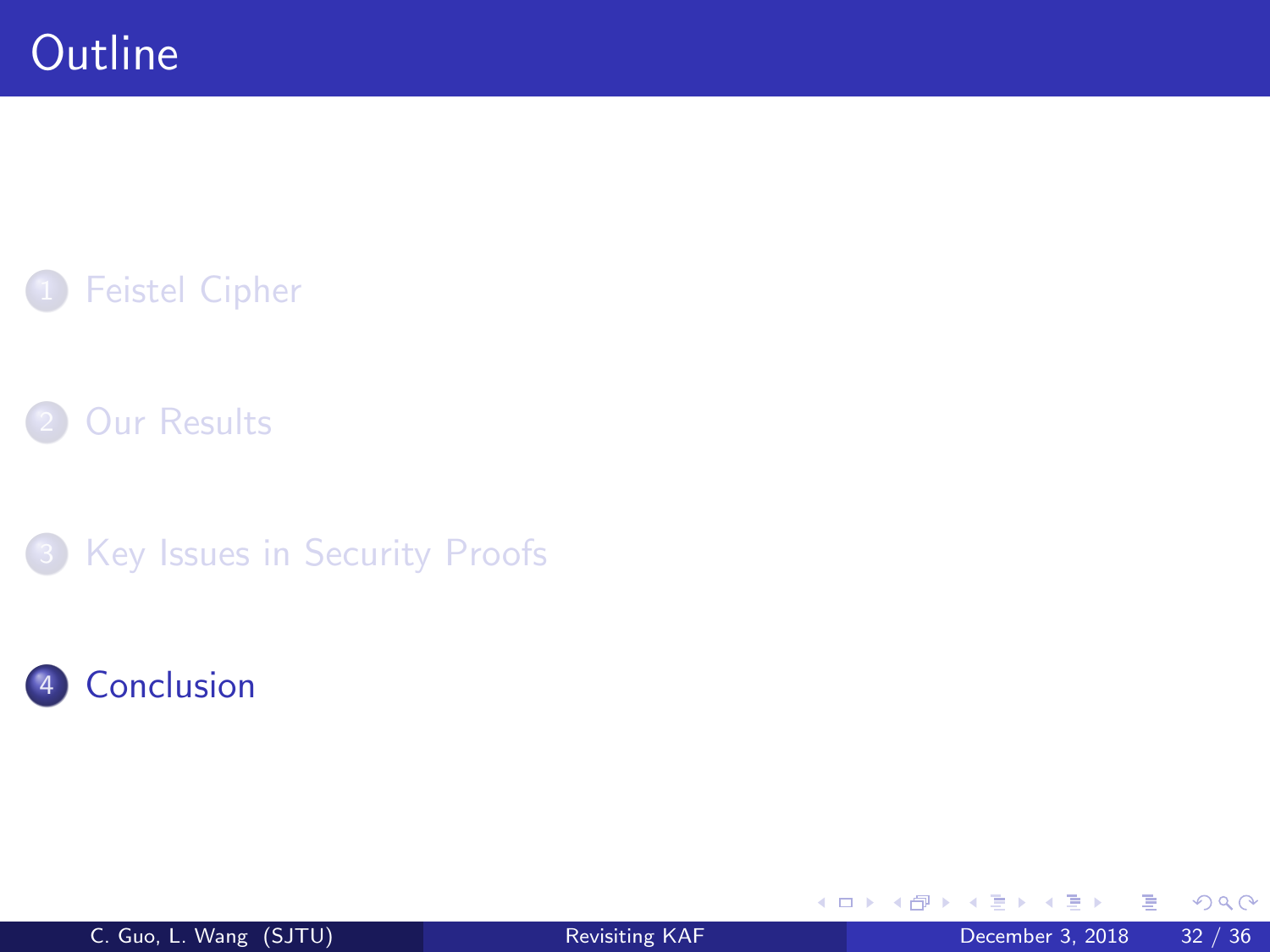- information-theoretic security of Key-Alternating Feistel
- towards minimizing sufficient conditions to guarantee certain bound
	- define suitable round key vectors
	- $-2^{n/2}$  bound: 4 rounds with single function
	- 2<sup>2*n*/3</sup> bound: 6 rounds
- in both single-user and multi-user settings

つひひ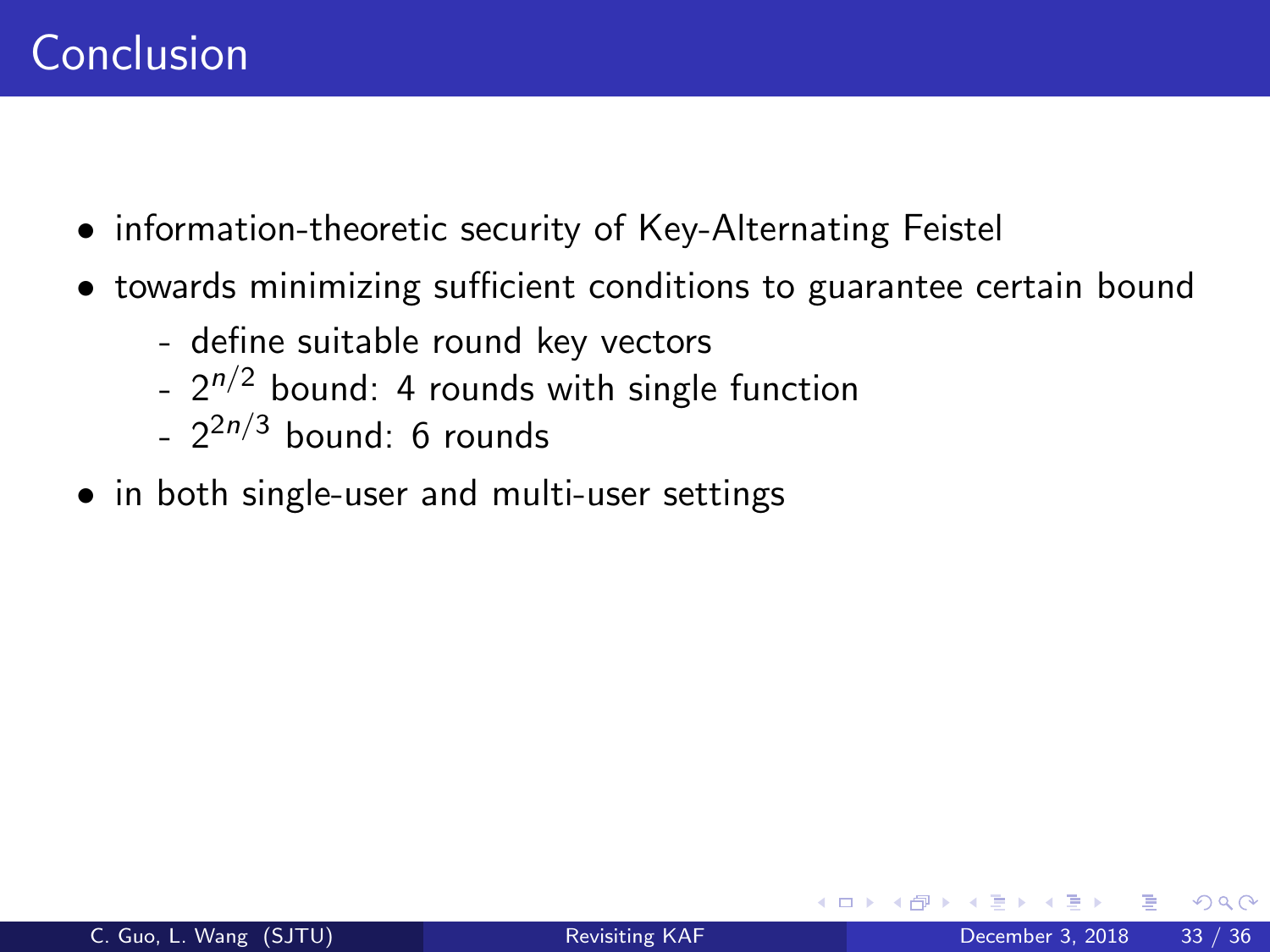- information-theoretic security of Key-Alternating Feistel
- towards minimizing sufficient conditions to guarantee certain bound
	- define suitable round key vectors
	- $-2^{n/2}$  bound: 4 rounds with single function
	- 2<sup>2*n*/3</sup> bound: 6 rounds
- in both single-user and multi-user settings

### Open Problem

- prove 6-round KAF with less public functions
- improve security bound of 6-round KAF
- <span id="page-34-0"></span>• improve security bound for  $t$ -round KAF with generic  $t$